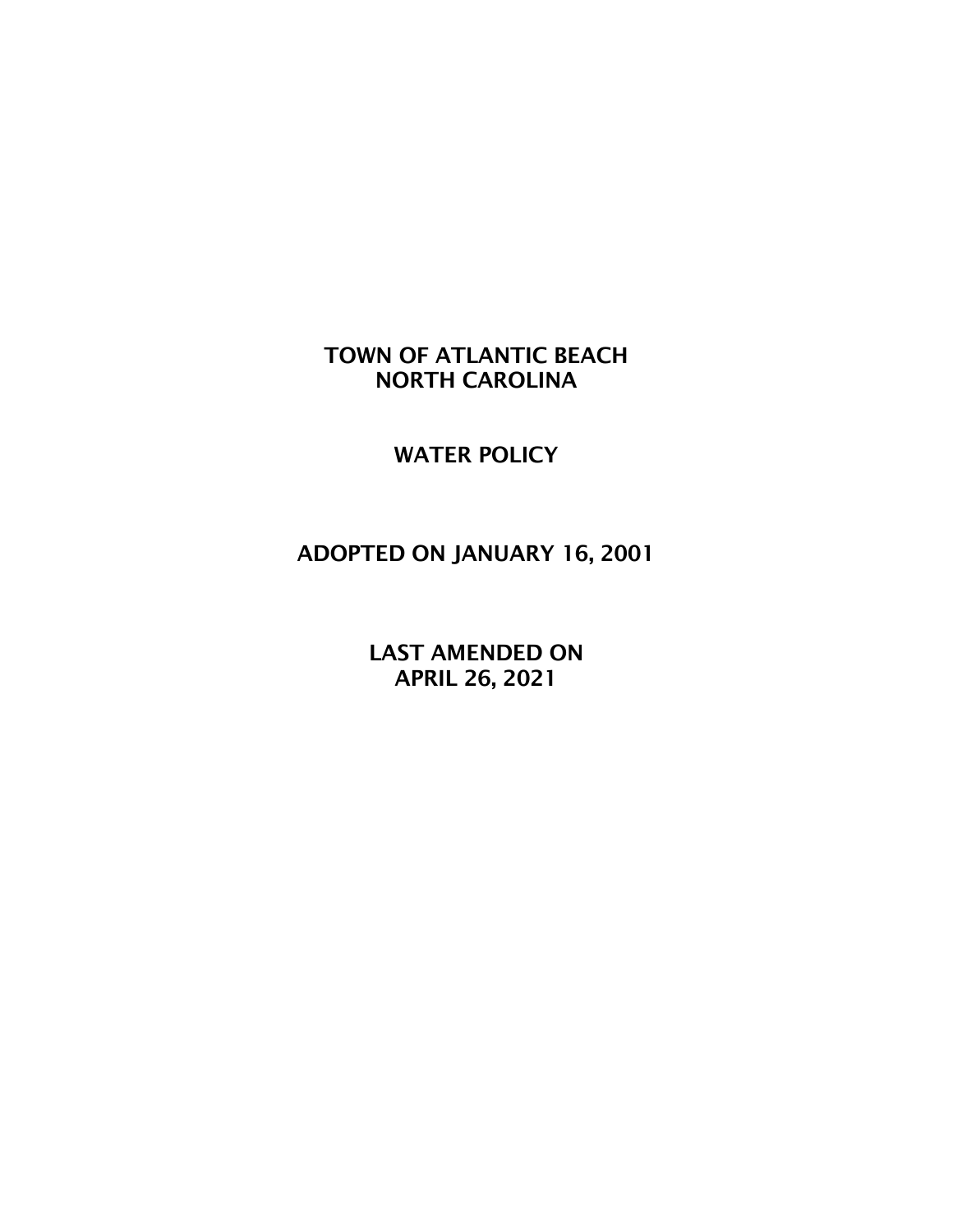# **TOWN OF ATLANTIC BEACH WATER POLICY**

## **TABLE OF CONTENTS**

| <b>SECTION 1.00</b>  |                                                 |  |
|----------------------|-------------------------------------------------|--|
| <b>SECTION 2.00</b>  |                                                 |  |
| <b>SECTION 3.00</b>  |                                                 |  |
| <b>SECTION 4.00</b>  |                                                 |  |
| <b>SECTION 5.00</b>  | CUSTOMER'S RESPONSIBILITIES, INCLUDING BACKFLOW |  |
| <b>SECTION 6.00</b>  |                                                 |  |
| <b>SECTION 7.00</b>  |                                                 |  |
| <b>SECTION 8.00</b>  |                                                 |  |
| <b>SECTION 9.00</b>  |                                                 |  |
| <b>SECTION 10.00</b> | COLLECTION CHARGES (DELINQUENT ACCOUNTS) 18     |  |
| <b>SECTION 11.00</b> | CONSUMER SERVICE LINE LEAKS (ADJUSTMENTS)  19   |  |
| <b>SECTION 12.00</b> |                                                 |  |
| <b>SECTION 13.00</b> |                                                 |  |
| <b>SECTION 14.00</b> |                                                 |  |
| <b>SECTION 15.00</b> |                                                 |  |
| <b>SECTION 16.00</b> | PRIVATE WATER SYSTEMS; CROSS CONNECTIONS WITH   |  |
| <b>SECTION 17.00</b> |                                                 |  |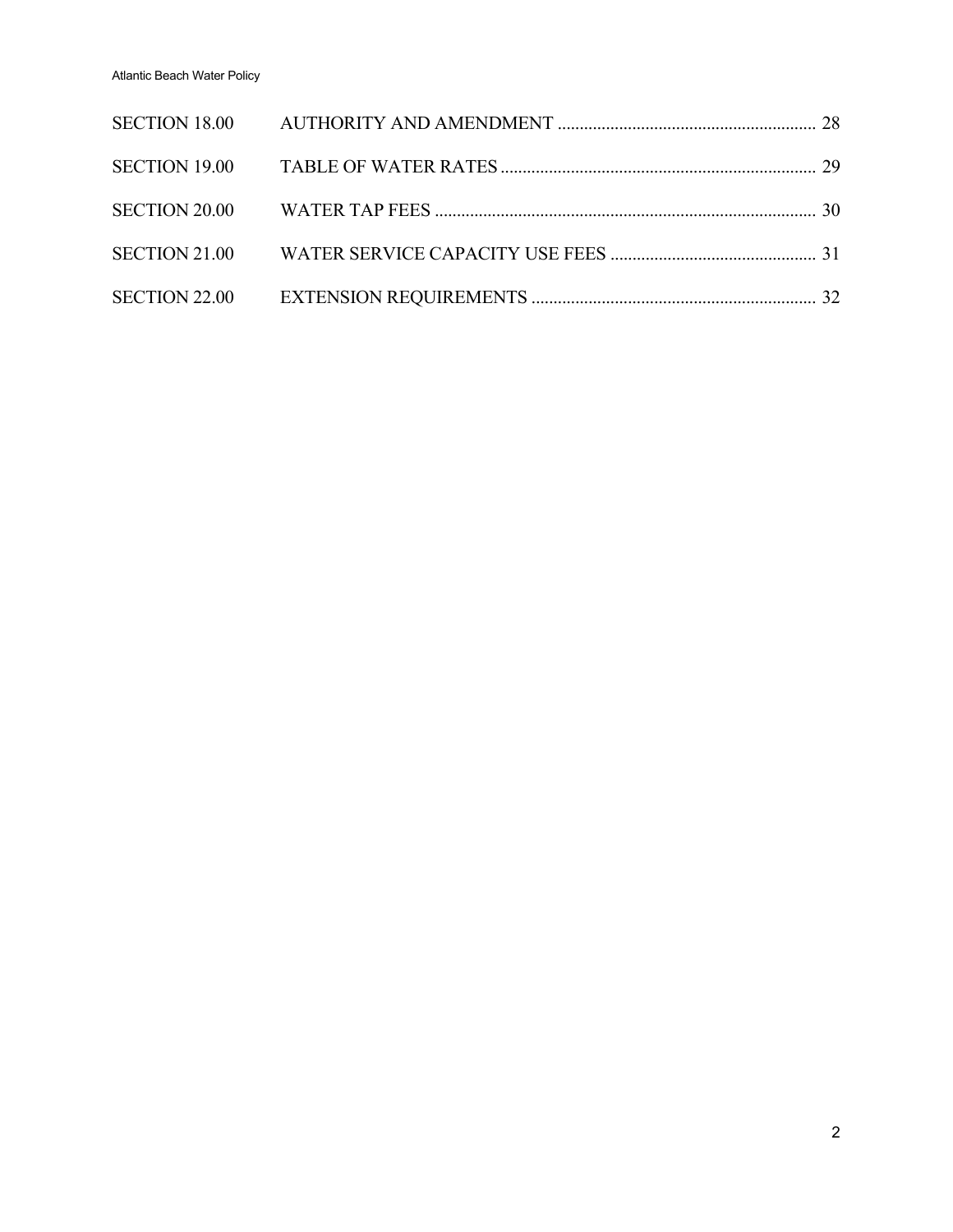#### **SECTION 1.00 DEFINITIONS**

| Section 1.01 | The following words, terms, and phrases, wherever used in these                   |
|--------------|-----------------------------------------------------------------------------------|
|              | regulations, shall have the meanings respectively ascribed to them in             |
|              | this section unless context plainly indicates otherwise or a more                 |
|              | restricted or extended meaning is intended. For the purposes of this              |
|              | policy, the word <b>shall</b> is mandatory and the word <b>may</b> is permissive. |

- Section 1.02 **Account, Water Service** The record of water usage and monetary transactions maintained by the Town for each water consumer.
- Section 1.03 **Boarding or Rooming House** A residential use consisting of at least one dwelling unit together with more than two rooms that are rented or are designed or intended to be rented but which rooms, individually or collectively, do not constitute separate dwelling units. A rooming house or boarding house is distinguished from motels and hotels in that the former is designed to be occupied by longer-term residents (at least month-to-month tenants) as opposed to overnight or weekly guests.
- Section 1.04 **Building** A structure designed to be used as a place of occupancy, storage or shelter.
- Section 1.05 **Building Water Service or Water Connection** -the connecting pipe from a building to the Town's municipal water system.
- Section 1.06 **Campground or Recreational Vehicle Park** A park intended for recreational use in which more than one temporary, transient quarters such as tents, campers, travel trailers, motorhomes or recreational vehicles, etc., are erected or located on individual spaces intended for their use.
- Section 1.07 **Concealed Leak** shall mean any use of water of which the consumer has no knowledge, such as leaking underground piping.
- Section 1.08 **Condominium** Ownership in common with others of a parcel of land and certain parts of a building thereon which would normally be used by all the occupants together with individual ownership.
- Section 1.09 **Consumer** Any person or owner responsible for the use of water obtained from the Town water system.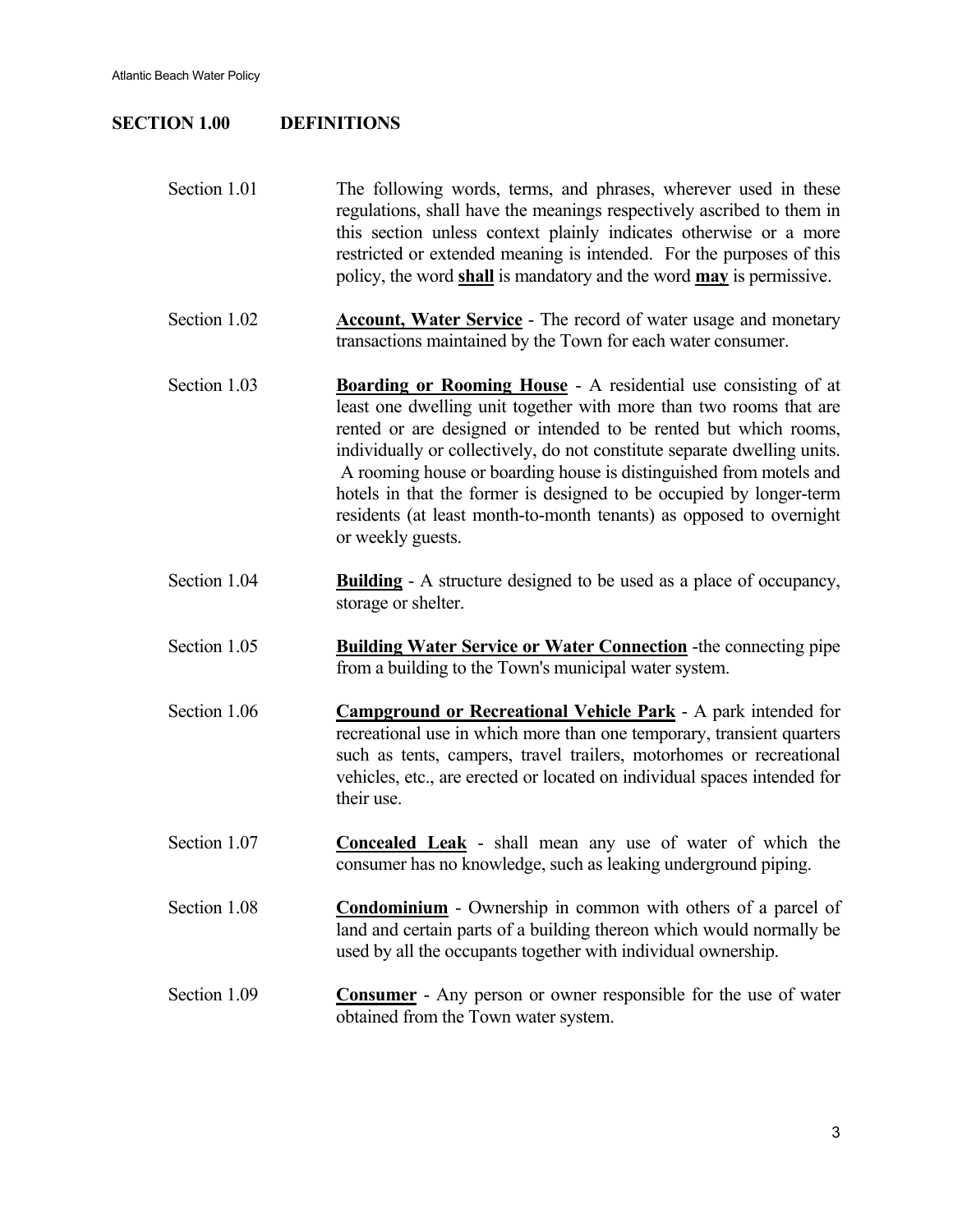| Section 1.10 | <b>Easement</b> - A grant by the property owner of a strip of land for a<br>specified purpose and use by the public, a corporation, or persons.                                                                                                                                                                                                                                                                                                                                                                                                                    |
|--------------|--------------------------------------------------------------------------------------------------------------------------------------------------------------------------------------------------------------------------------------------------------------------------------------------------------------------------------------------------------------------------------------------------------------------------------------------------------------------------------------------------------------------------------------------------------------------|
| Section 1.11 | Family - One or more persons living together as a single<br>housekeeping or dwelling unit.                                                                                                                                                                                                                                                                                                                                                                                                                                                                         |
| Section 1.12 | <b>Hotel</b> - An establishment which is open to transient guests, as distinct<br>from a boarding, rooming, or lodging house, which contains lodging<br>rooms, a general kitchen and dining room, a common entrance lobby,<br>halls and stairway; and where the lodging rooms do not have a<br>doorway opening directly to the outdoors, except for emergencies;<br>and where more than 50 percent of the lodging rooms are for rent,<br>with or without meals, to transient guests for a continuous period of<br>less than 30 days.                               |
| Section 1.13 | <b>Meter</b> - the Town authorized measuring device used for determining<br>water consumption.                                                                                                                                                                                                                                                                                                                                                                                                                                                                     |
| Section 1.14 | <b>Mobile Home Park</b> - A residential use in which more than one<br>mobile home is located on a single lot.                                                                                                                                                                                                                                                                                                                                                                                                                                                      |
| Section 1.15 | <b>Modified Service</b> - shall include any and all services or building<br>water services where any new plumbing is installed, where the<br>building water service is changed or replaced in any way, where the<br>water meter is replaced, or any other changes to the plumbing system<br>are made.                                                                                                                                                                                                                                                              |
| Section 1.16 | <b>Monthly Meter Charge</b> - shall be the minimum monthly charge<br>assessed to each meter account based on the meter size as presented<br>in Section 19 of this policy.                                                                                                                                                                                                                                                                                                                                                                                          |
| Section 1.17 | Monthly Unit Charge - shall be the minimum monthly charge<br>assessed to each unit of a multiple unit establishment for service from<br>a single meter. Each unit charge shall be equivalent to the monthly<br>service charge for a single 3/4" meter and service as set out in Section<br>19 of this policy.<br>Motels, rooming houses, condominiums,<br>restaurants, and all other multiple unit establishments shall be<br>charged a monthly unit charge for each unit on the premises, as<br>determined by a site inspection by the Public Utilities Director. |
| Section 1.18 | Motel - A building or group of buildings, whether detached or in<br>connected units, used as individual sleeping units designed primarily<br>for use by transient persons for a continuous period of less than 30                                                                                                                                                                                                                                                                                                                                                  |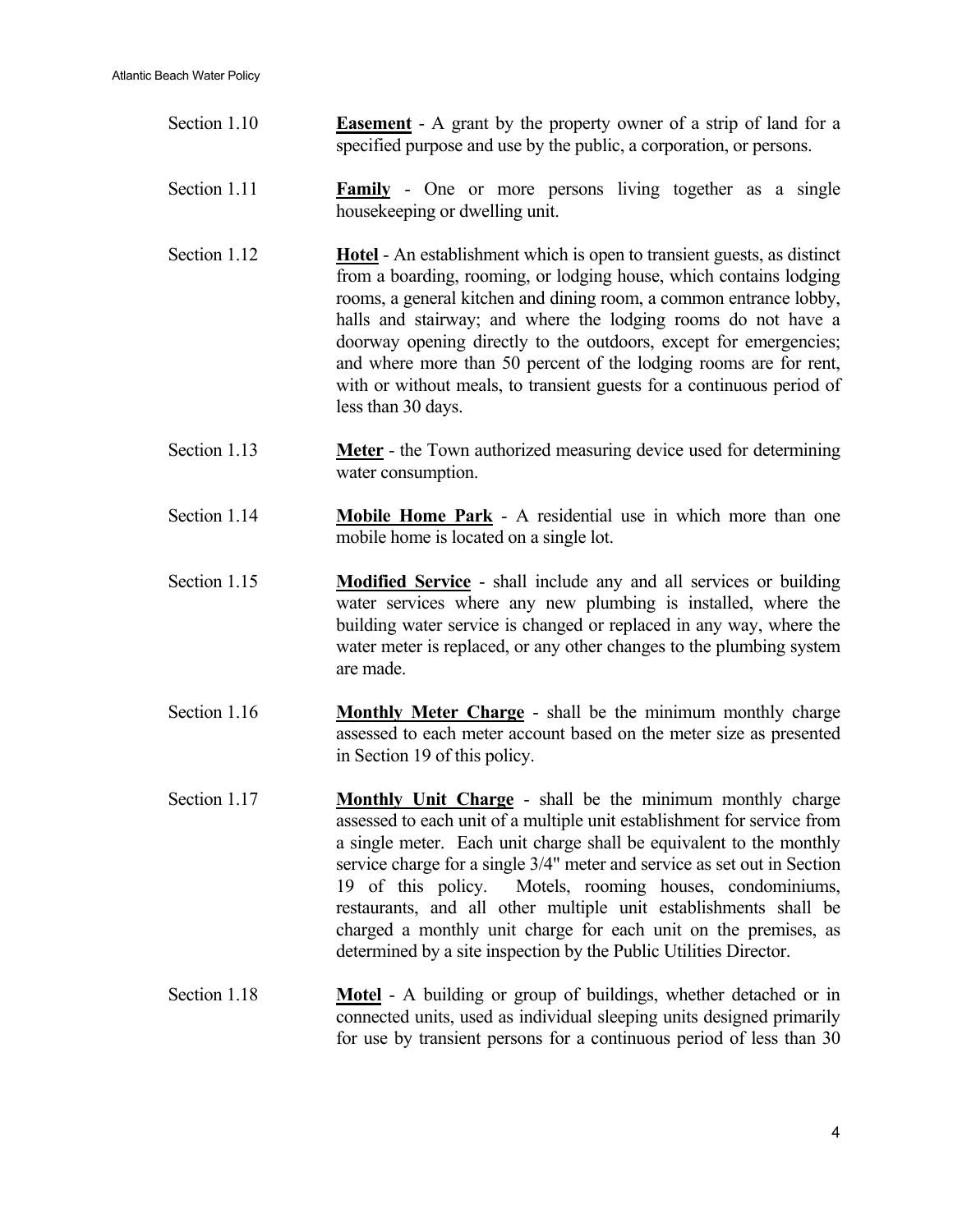days, and providing for accessory off-street parking facilities and which may include one dwelling unit for a bona fide caretaker or operator. The term "motel" includes buildings designed as auto courts, tourist courts, motor lodges, autels, and similar terms.

- Section 1.19 **Owner** Any person, firm or corporation, lessee, receiver, trustee, guardian, or personal representative, holding legal title or right to occupy or carry on business in a structure or any facility. Where there is more than one owner, as defined, their duties and obligations under this policy are joint, and several, and shall include the responsibility for the account for water service serving their property.
- Section 1.20 **Person** any association, company, corporation, firm, individual, organization, or partnership, singular or plural, of any kind.
- Section 1.21 **Private Water System** shall mean any facilities for obtaining potable water not maintained and operated by the Town.
- Section 1.22 **Public Works Director** The Director of the Public Works Department of the Town of Atlantic Beach.
- Section 1.23 **Restaurant** An establishment serving food and/or beverages, and regulated by the Carteret County Health Department.
- Section 1.24 **Service** the authorized connection of a pipe from the Town water main to a Town water meter.
- Section 1.25 **Town** the Town of Atlantic Beach, North Carolina.
- Section 1.26 **Town Board** the Town Council of the Town of Atlantic Beach.
- Section 1.27 **Unit, Commercial** Any user of water that is not a dwelling unit, restaurant, or other specifically excepted user. Commercial accounts shall be charged for water service according to the published rate schedule for the size meter serving the establishment.
- Section 1.28 **Unit, Dwelling** An enclosure containing sleeping, kitchen and bathroom facilities designed for and used or held ready for use as a permanent residence by one family, served by a single meter.
- Section 1.29 **Unit, Multiple** shall mean more than one unit served collectively by one meter.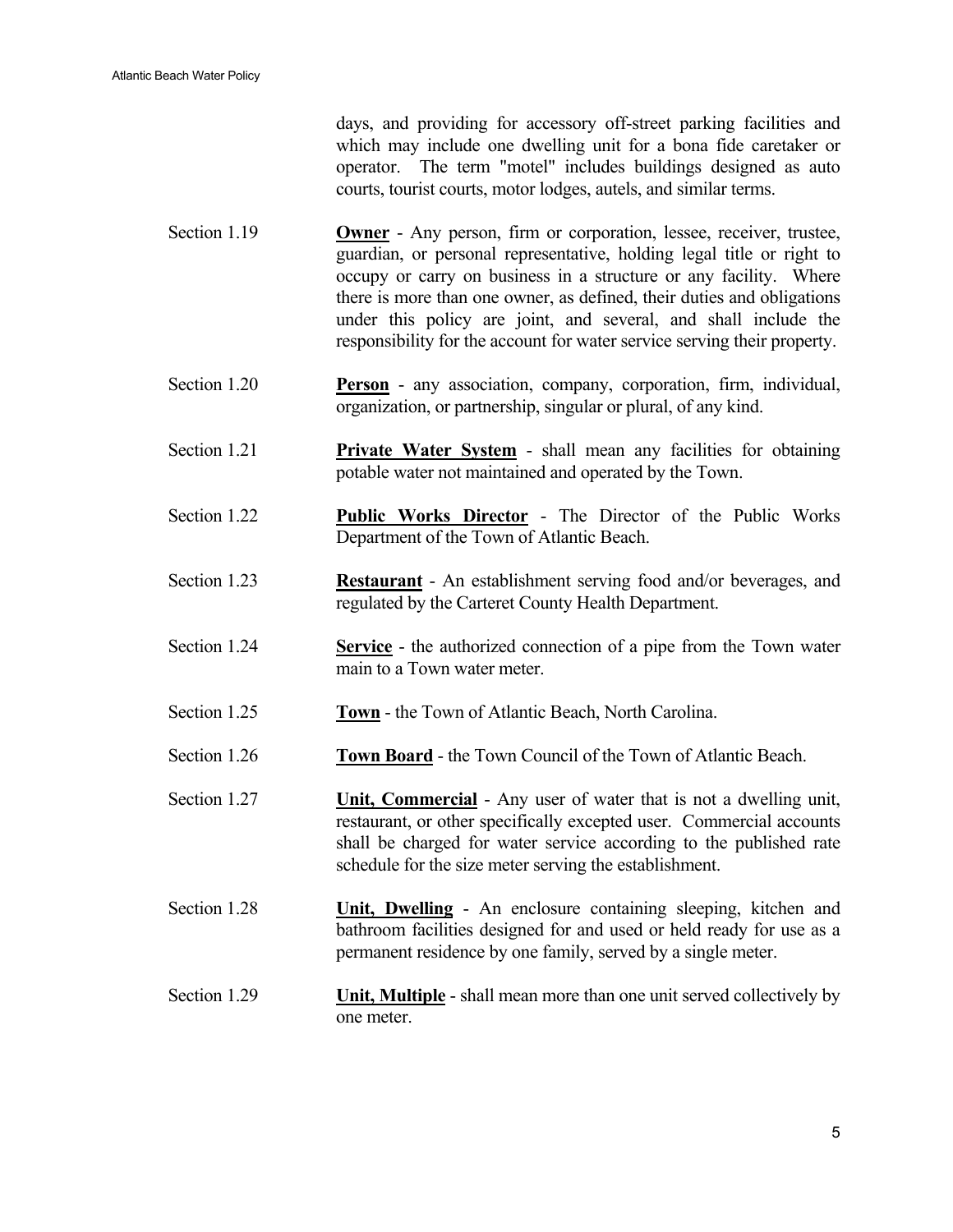- Section 1.30 **Water, Non-Potable** shall mean any water that does not meet the requirements of Section 1.08, but may be suitable for heating, cooling, irrigation, or other purposes.
- Section 1.31 **Water, Potable** shall mean water that is suitable for human consumption, and that meets or exceeds all guidelines for drinking water as published by the Water Supply Branch, N.C. Division of Health Services in N.C. Administrative Code, Title 10 Chapter 10 Subchapter 10D Sections .0600 through .2600 as amended (known as the green book).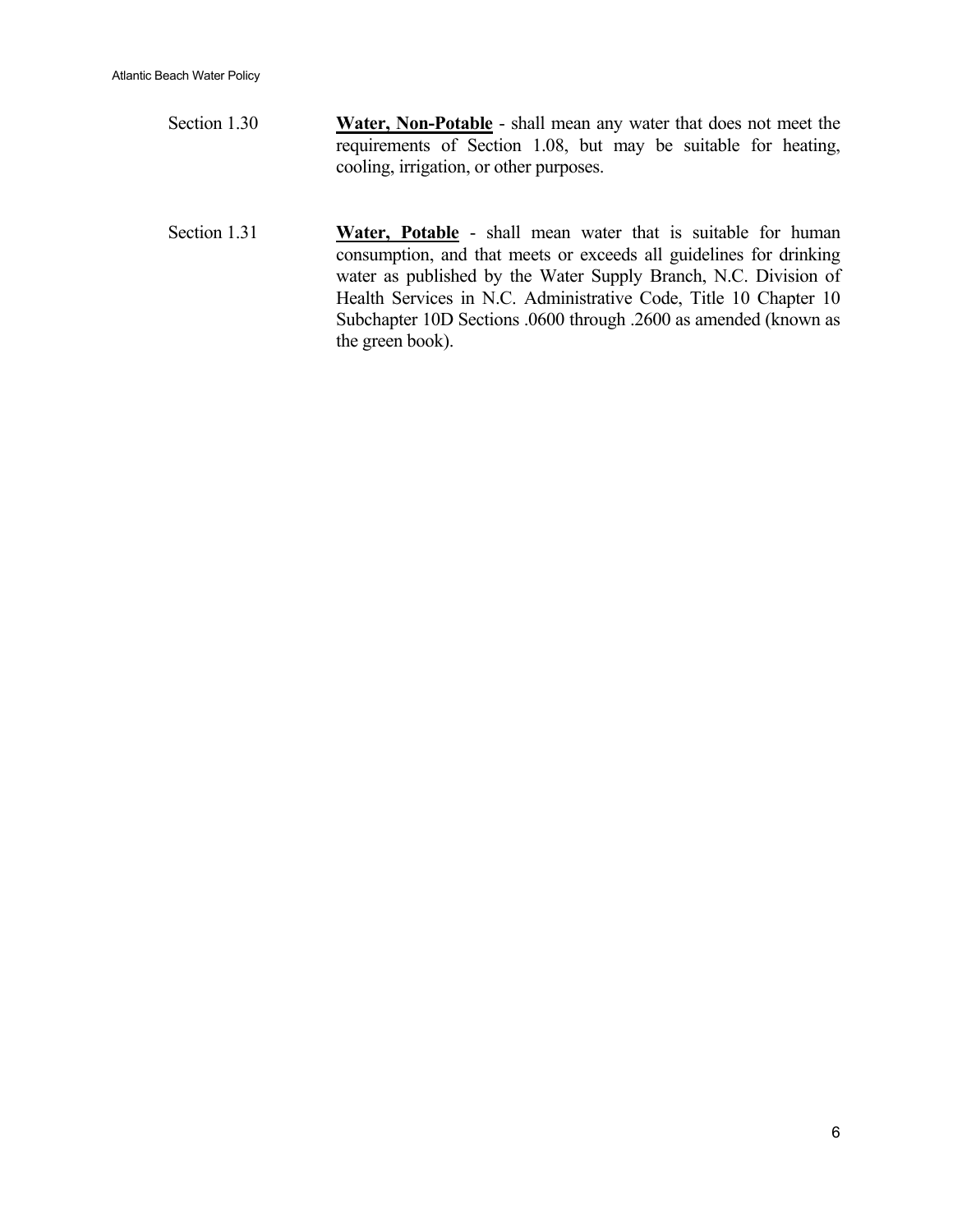#### **SECTION 2.00 APPLICATION FOR SERVICE**

- Section 2.01 Applicants shall be required to sign the standard water department form of application for water service before the water is turned on. The application for service shall clearly state the class, scope, and type of use to be made of the service, as well as the purpose for which it shall be used. Any failure or deviation from the stated purposes shall be sufficient reason to terminate water service. By signing the application for water service, the applicant agrees to all terms and conditions set forth in this water policy, and further agrees to comply with all such provisions to the same extent as if those conditions were written in the application.
- Section 2.02 The Town may reject any application for service, which may affect the supply of service to other customers, or for other good and sufficient reasons.
- Section 2.03 The Town may reject an application for service when the applicant owes a bill for services previously supplied by the Town.
- Section 2.04 No unauthorized person(s) shall uncover, make any connections with, opening into, use, alter, or disturb any public water line, or attachment thereof without first obtaining a written permit from the Town.
- Section 2.05 The owner(s) or his agent shall make application to the Town for a building water service permit. The permit application shall be supplemented by any plans, specifications, or other information considered pertinent in the judgment of the Town or its representative. Pipe on the consumer's premises shall be so arranged that the point of connection is conveniently located with respect to the Town's service lines and water mains.
- Section 2.06 All costs and expenses incidental to the installation and connection of the building water service shall be borne (100%) by the owner(s). The owner(s) shall indemnify the Town from any loss or damage that may directly or indirectly be occasioned by the installation of the building water service.
- Section 2.07 The size, alignment, material of construction of a building water service, and the methods to be used in excavating, placing of pipe, joining, testing, and backfiring the trench shall conform to the requirements of the building and plumbing code or other applicable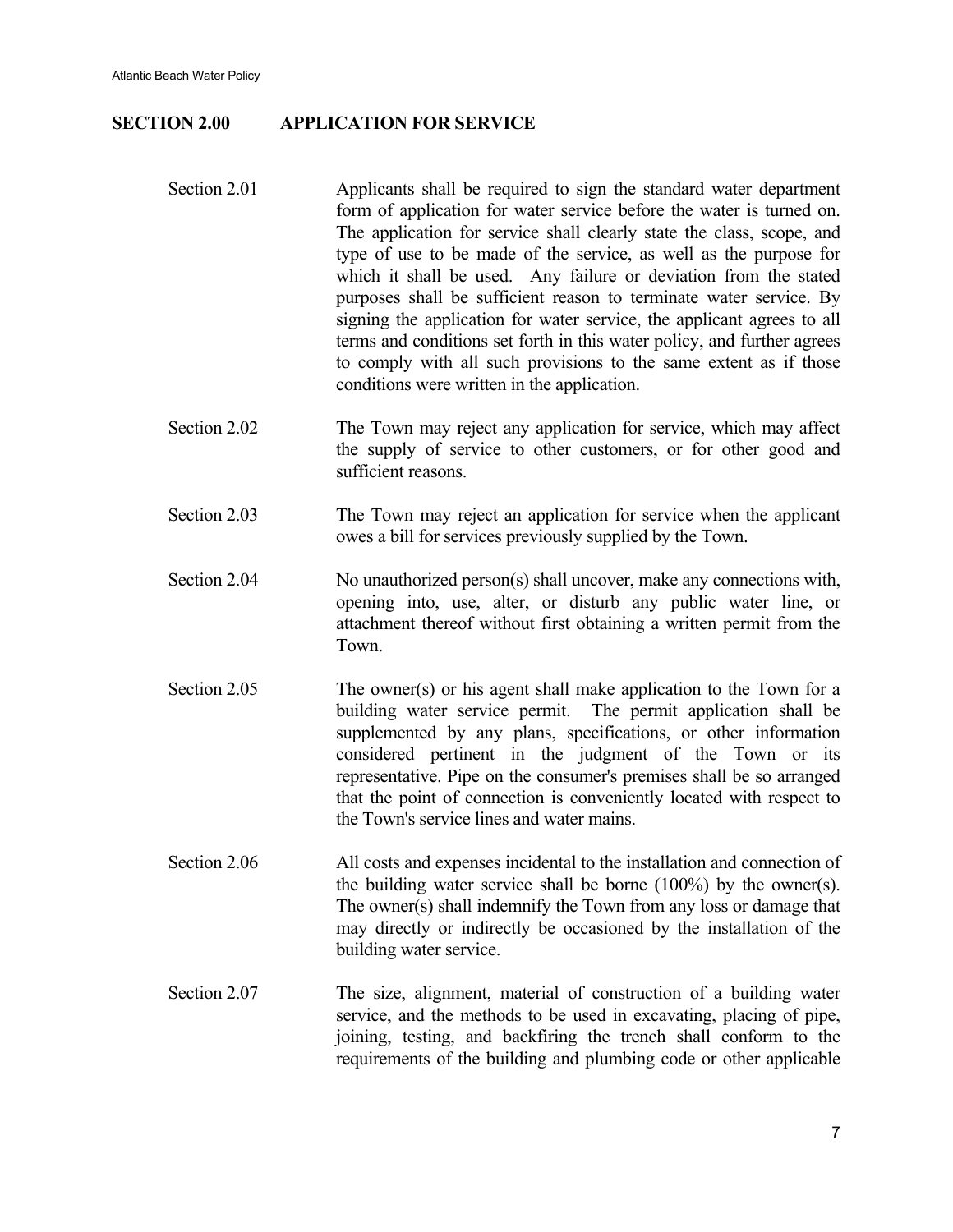rules and regulations of the Town.

- Section 2.08 The connection of the building water service to the municipal water system shall conform to the requirements of the building and plumbing code or other applicable rules and regulations of the Town. All connections shall be watertight and verified by proper testing.
- Section 2.09 The applicant for the building water service permit shall notify the Town Inspections Department when the building water service is ready for inspection and connection to the municipal water system. The connection shall be made under the supervision of the Town Building Inspector, or designated representative.
- Section 2.10 All excavations for building water services shall be adequately guarded with barricades and lights so as to protect the public from hazard. Streets, sidewalks, and other public property disturbed in the course of the work shall be restored in a manner satisfactory to the Town.
- Section 2.11 The Town shall charge the applicant a water tap fee for which the Town shall provide a water meter at the Town right of way line or other mutually agreeable and convenient point. The owner(s) agree(s) that by signing the applications for water service and the building water service permit that they shall grant the Town a right-of-way to install and maintain the water service line to the metering point. All applications for water service shall contain language granting the Town an easement for these purposes by the owner(s) of the property. The owner(s) shall be responsible for installation and maintenance of the building water service to the Town's metering point.
- Section 2.12 The Town may reject any application for service which involves excessive service cost, or which may affect the supply of service to other customers, or for other good reasons.
- Section 2.13 All rents, rates, fees, charges, and penalties for services under this Policy shall be the legal obligation of the person contracting for them. In the event one meter is used to provide water to several living units or separate facilities located on one commonly owned property, then the owner of said property shall be responsible for all water used through such meter without regard to whether tenants of the owner pay a portion of said water bill. And further notwithstanding that the Town may allow the tenant or tenants to have an account in their name and pay a portion of said bill.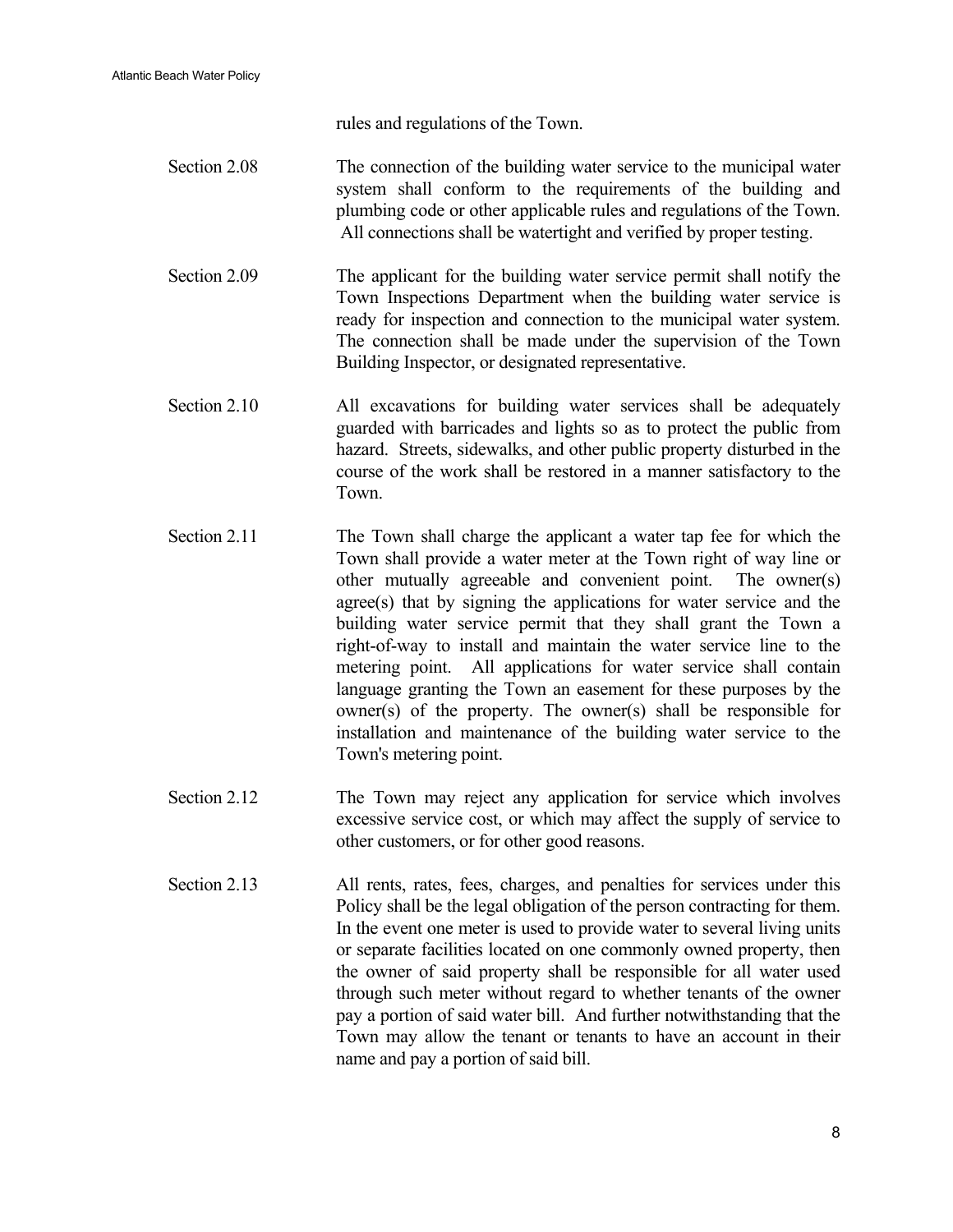- Section 2.14 The Town shall not be responsible for the users piping or other appliances.
- Section 2.15 When two (2) or more meters are to be installed for the same premises but for different consumers, such meters shall be closely grouped and each clearly designated to indicate to which consumer it serves. New multiple unit dwellings (duplex, triplex, etc.) shall have a separate meter for each living unit, and shall be considered as separate dwellings for the purposes of figuring tap fees, capacity use fees, etc.
- Section 2.16 Water furnished for a given lot shall be used on that lot only.
- Section 2.17 Where meters are presently located on or near the premises of a user, the user shall be responsible for the Town's meter and shall provide an unobstructed and accessible location at all times for meter reading and system maintenance.
- Section 2.18 In compliance with the NC Division of Health Services cross-connection and backflow prevention program, all new or modified services shall be installed with an approved backflow prevention device. This device shall be of a type that attaches directly to the meter, as approved and installed by the Town. The customer, at his own expense, shall install, operate, depending on the application, a "Reduced Pressure Zone" (RPZ); it shall be installed under the supervision of the Town and at the expense of the customer **a**nd the customer will maintain the approved backflow prevention device as directed by the Town. The customer's responsibility starts at the point of delivery from the Town's potable water system and includes the user's entire water system. The Town reserves the right to refuse or discontinue service unless the customer's lines or piping are installed in such a manner as to prevent cross connection or backflow.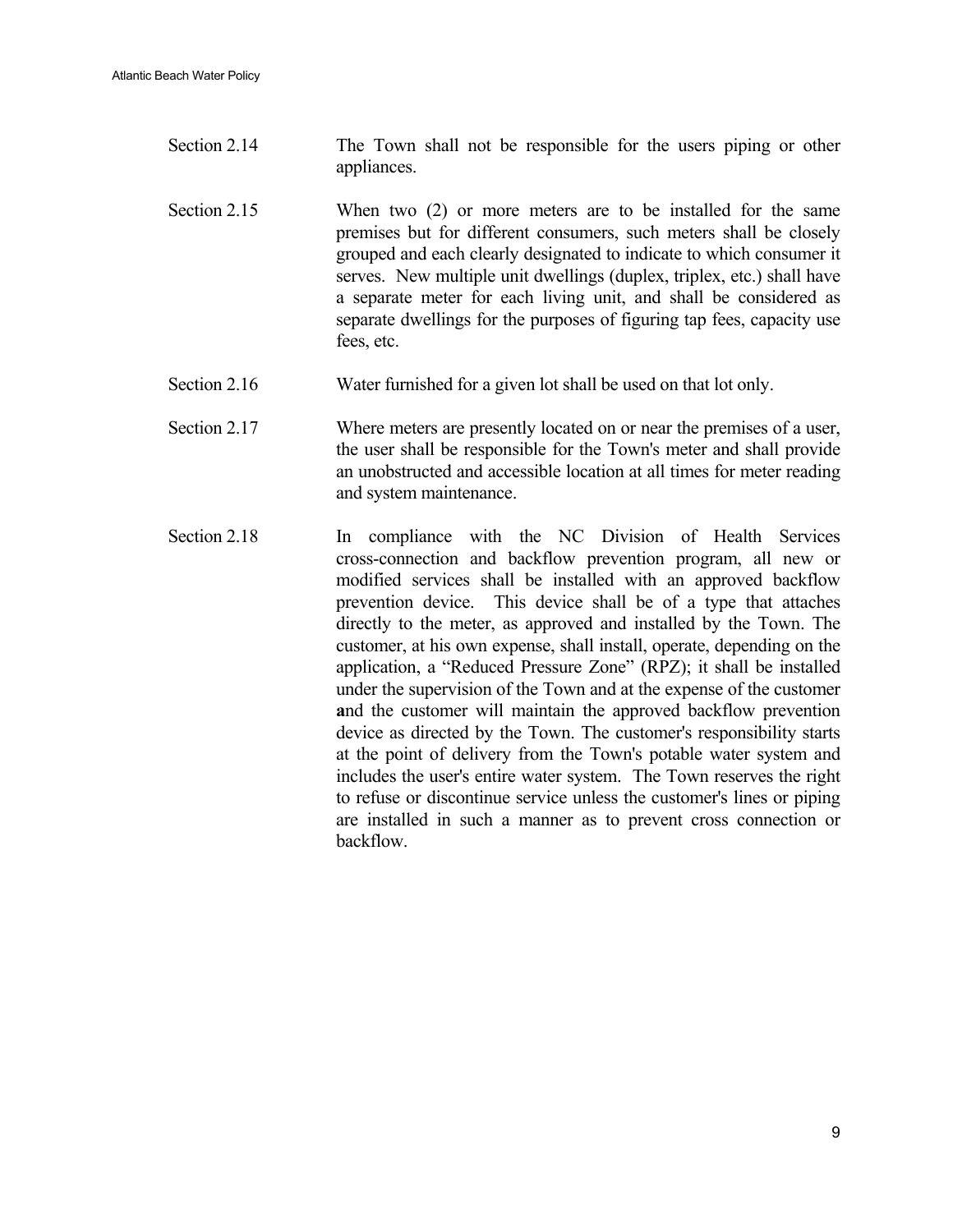Atlantic Beach Water Policy

#### **SECTION 3.00 CUSTOMER'S DEPOSITS**

- Section 3.01 All applicants shall make a deposit to secure payments for service. Section 3.02 All applicants shall complete and sign the standard department application. Section 3.03 Deposits for new accounts are in accordance with the currently adopted Fee Schedule. Section 3.04 The individual in whose name the deposit is made shall be responsible for payment of all bills incurred in connection with the service furnished. Section 3.05 A separate deposit is required for each meter installed. Section 3.06 Upon discontinuance of service for non-payment of bills, the deposit shall be applied by the Town toward settlement of the account. Any balance exceeding \$5 or more shall be refunded to the customer; however, if the deposit is not sufficient to cover the bill, the Town shall proceed to collect the balance in the usual way provided by law for the collection of debts. This may, at the discretion of the Town, include the use of a collection agency. Service shall be restored only by payment of the full balance, if any, of the outstanding bills, and when a new deposit is made on the basis of the deposit schedules above. A reconnection fee shall be charged for each meter reconnected during normal working hours in accordance with the currently adopted Fee Schedule. There shall be NO reconnections made for services cut-off for delinquent payments after normal business hours.
- Section 3.07 Water Department Technicians are NOT authorized to collect any fees or payments at any time.
- Section 3.08 When current accounts are discontinued and all bills are paid, any remaining portion of the deposit exceeding \$5 or more shall be refunded. When a renter moves out and terminates his water service, the account shall revert automatically back into the property owner's name who shall be responsible for the monthly charges thereafter accruing until the property is re-rented. The property owner shall complete and sign the standard department application and pay a deposit in accordance with the currently adopted Fee Schedule.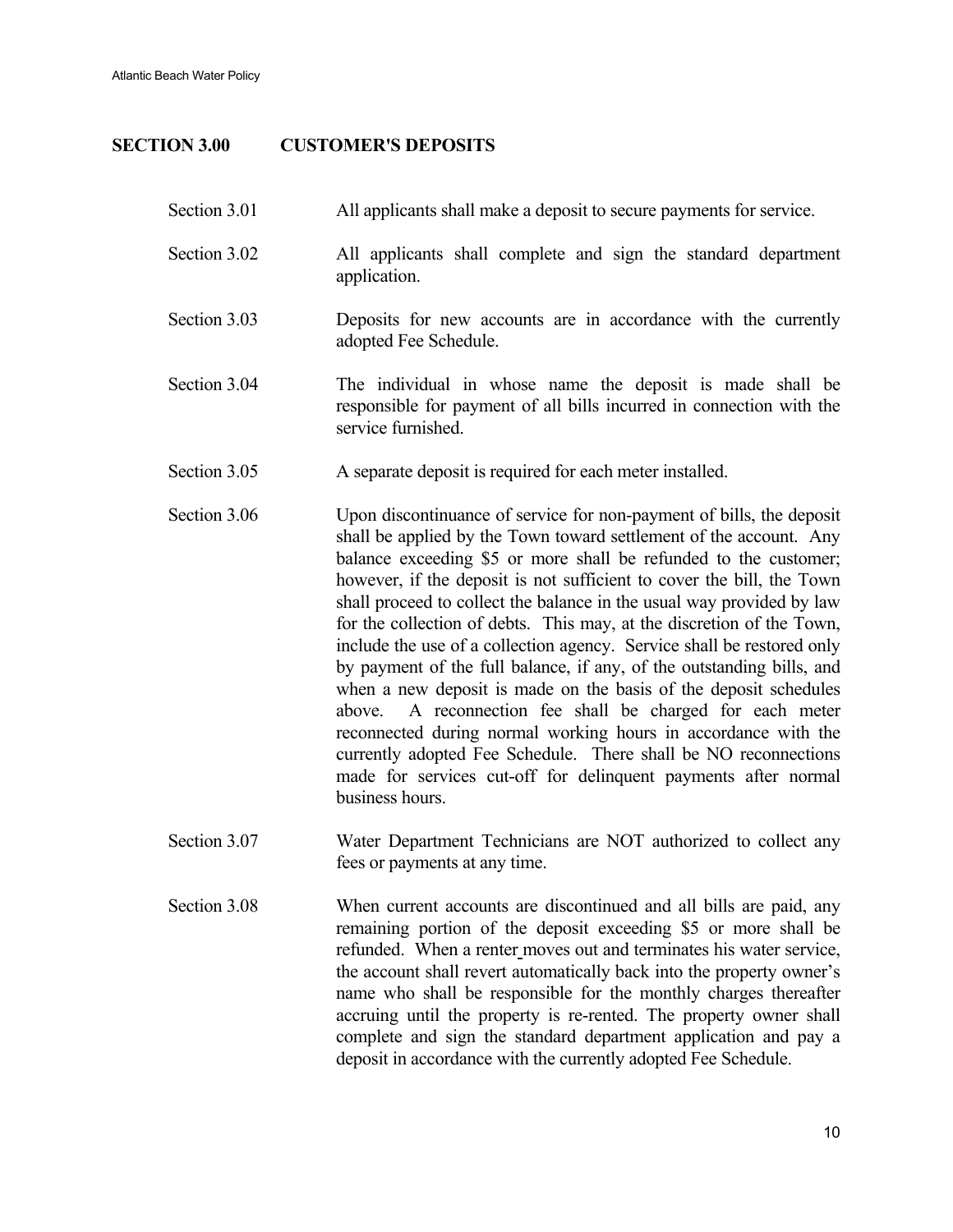Section 3.09 The Town of Atlantic Beach shall require that where property is divided into separate units for the purpose of rental and the property is served by only one meter, the Town shall require that the water account be placed in the name of the owner or the realty company handling the rentals who shall be responsible for all water bills incurred at this location.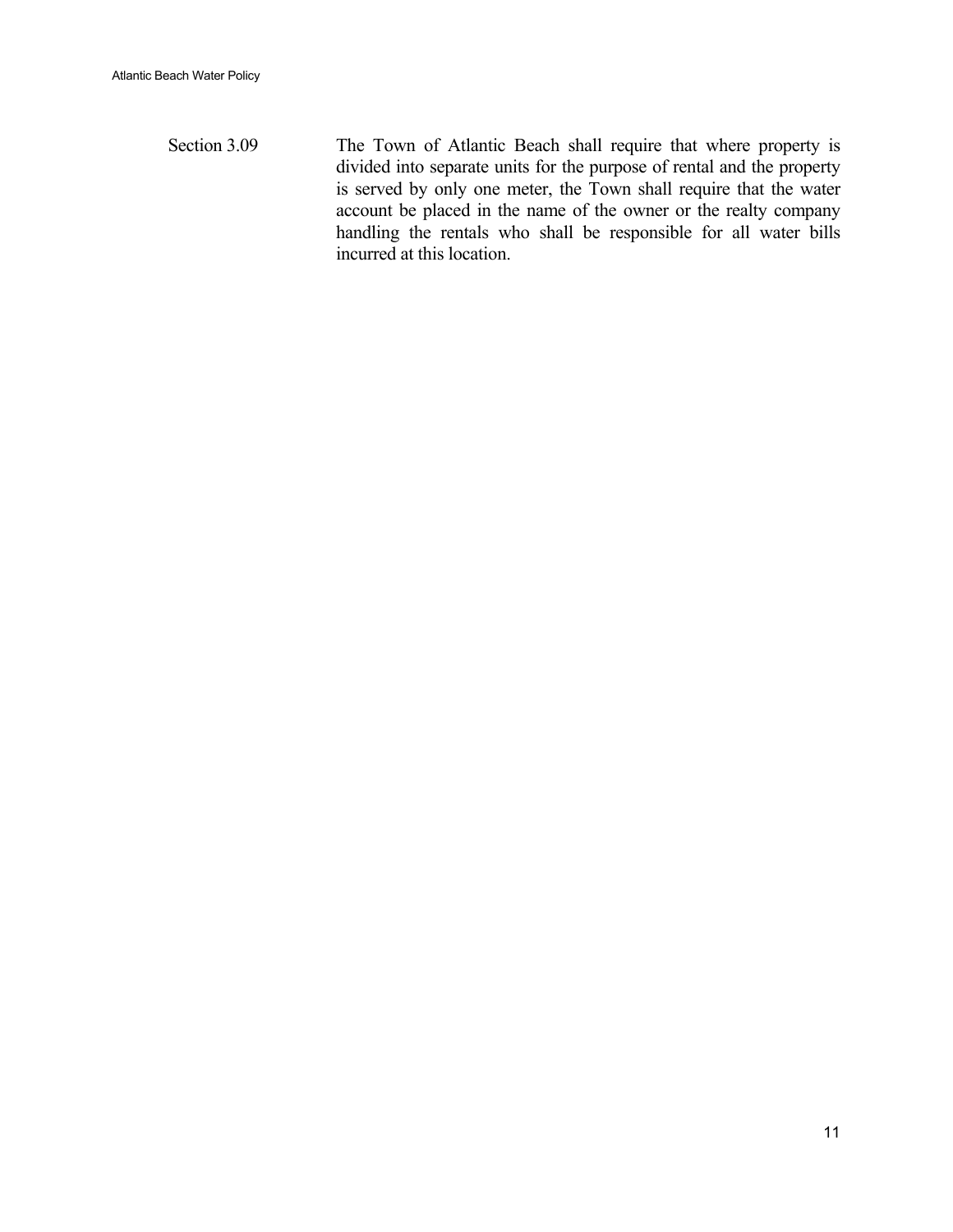### SECTION 4.00 POINT OF DELIVERY

Section 4.01 The point of delivery shall be the point where the meter is located, normally at the customer's property line.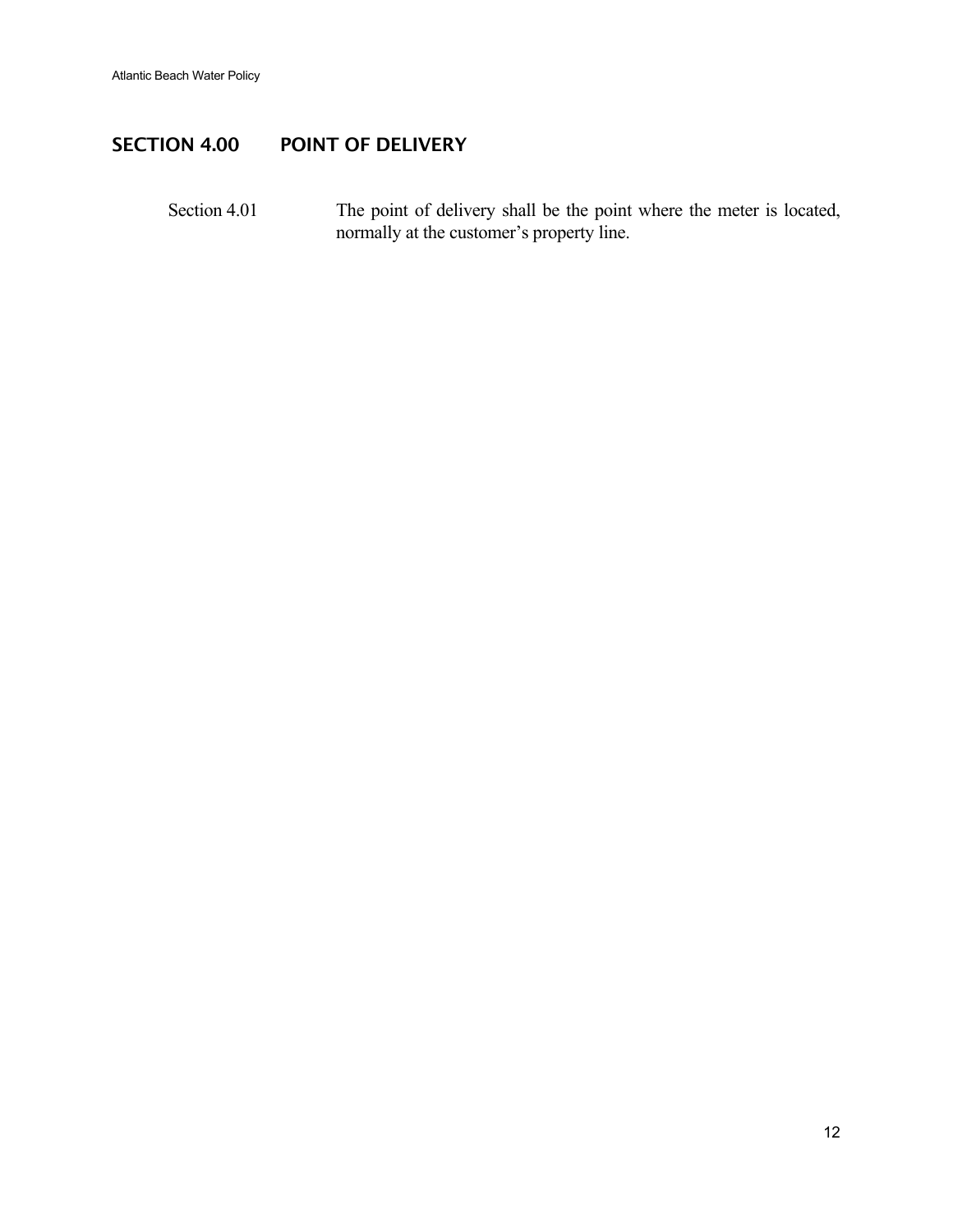### SECTION 5.00 CUSTOMER'S RESPONSIBILITIES, INCLUDING BACKFLOW PREVENTION

- Section 5.01 All meters, service connections, and other equipment shall be and remain the property of the Town of Atlantic Beach. Owners of the premises shall provide a space for such property and equipment, and in the event of loss or damage to such property, including meter boxes and lids, arising from the owner's negligence or the negligence of the owner's agents, assigns, lessees, tenants, or persons on the property with the consent of the owner, the owner shall pay the costs of repair or replacement of the damaged property or equipment.
- Section 5.02 All water services shall incorporate a backflow prevention device. The Public Works Director shall determine the type of device required. In all cases, the requirements of Section .1006(b) of the "Rules Governing Public Water Supplies", as amended, shall be met.
- Section 5.03 If the Town determines that a backflow prevention device needs to be repaired or replaced to ensure the safety of the Public Water Supply, the device shall be repaired or replaced as necessary by the customer.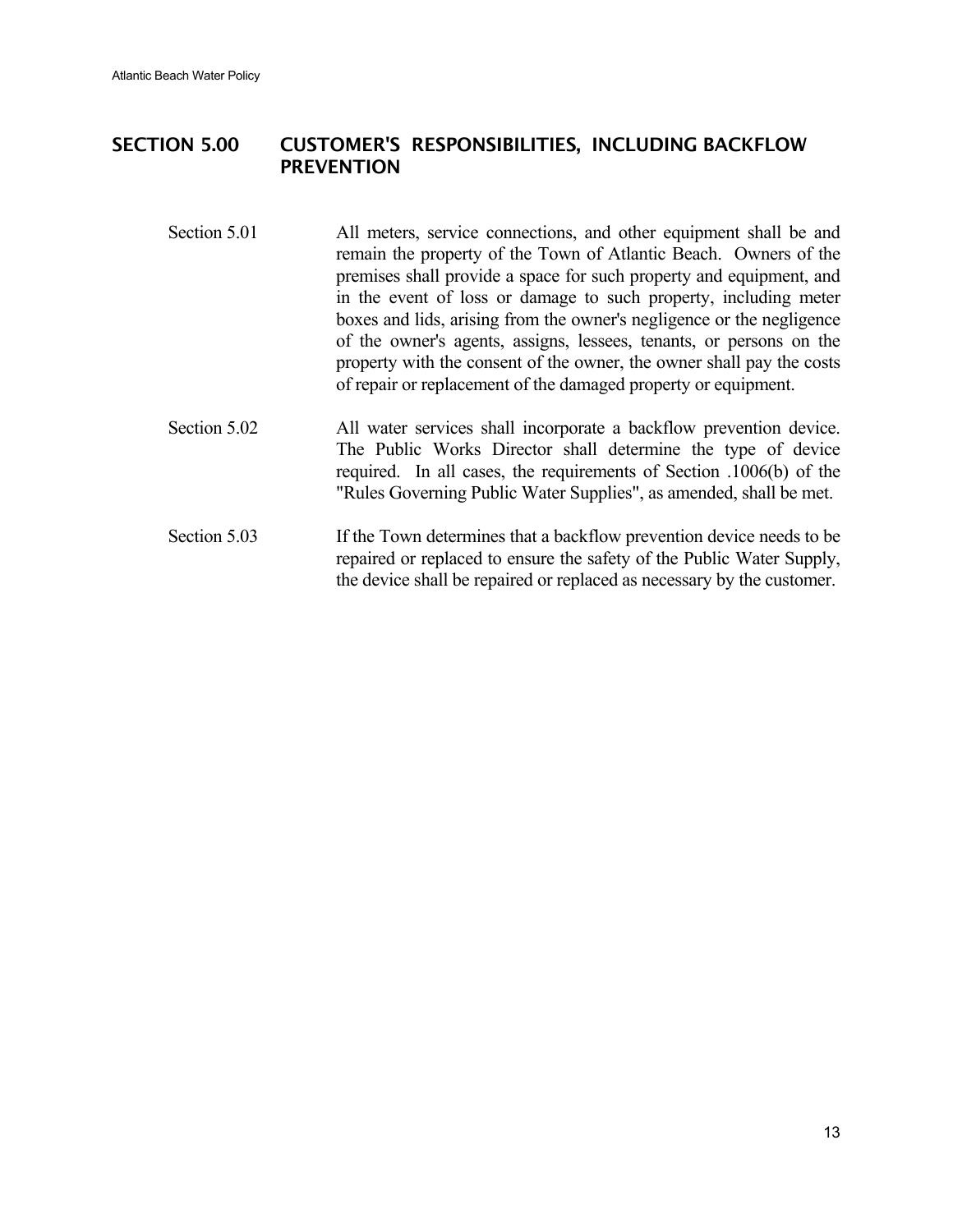#### SECTION 6.00 RIGHT OF ACCESS

- Section 6.01 **Duly** authorized agents of the Town shall have access at all reasonable hours to the premises of the consumer for the purpose of installing or removing Town property, inspecting piping, testing meters, or any other maintenance purpose required for the proper operation of the Town's water system and facilities.
- Section 6.02 In the event that it is necessary, in order to furnish service to the user under the provisions of this Policy, for the Town's property or employees to enter upon the owner's property, then in that event, the owner does grant to the Town, its agents, and employees, a right-of-way for the purposes of servicing, repairing, installing, removing, or for any other purpose necessary for the Town to provide the services as set out herein.
- Section 6.03 The property owner shall not permit any object, including, but not limited to, shrubbery, trees, fences, pampas grass, etc. to obstruct the access to water meters for reading or maintenance.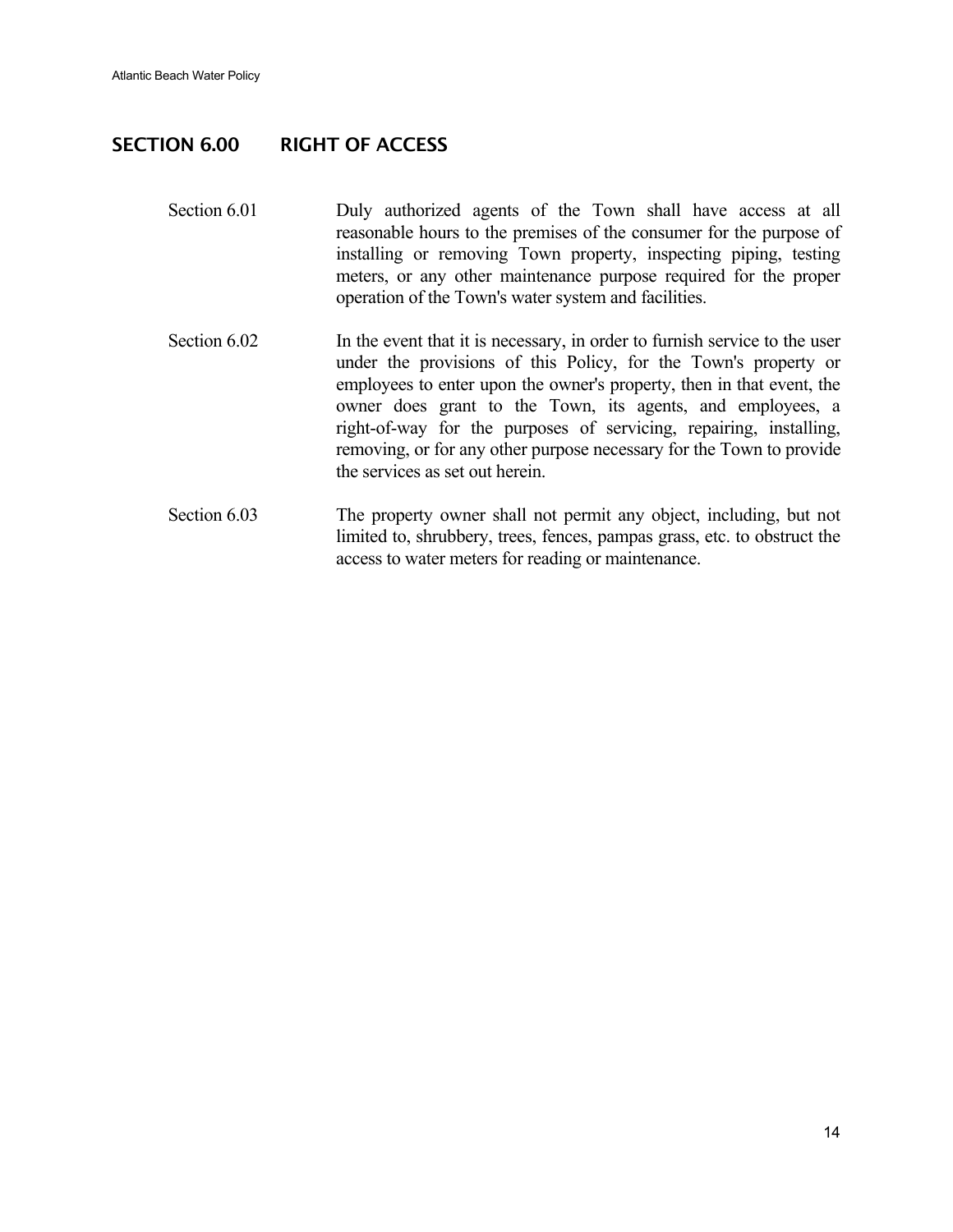#### SECTION 7.00 METER READING

- Section 7.01 All meters shall be read monthly. If a meter reading is unavailable due to circumstances beyond the Town's control, an estimated reading shall be made and the billing shall be based on the estimated reading. The billing shall be adjusted to the actual consumption when a reading is obtained during the next billing period.
- Section 7.02 It is the customer's responsibility to ensure that parked vehicles, piles of soil or trash, vegetation, or any other obstacle shall not obstruct water meters. The customer shall pay a charge in accordance with the currently adopted Fee Schedule per attempted reading in the event the Town is required to send personnel to read the meter a second or subsequent time because the meter was obstructed and unavailable to be read. The Town shall only attempt one re-read trip per day, and shall attempt to contact the customer so that the problem can be corrected prior to any attempts to re-read the meter.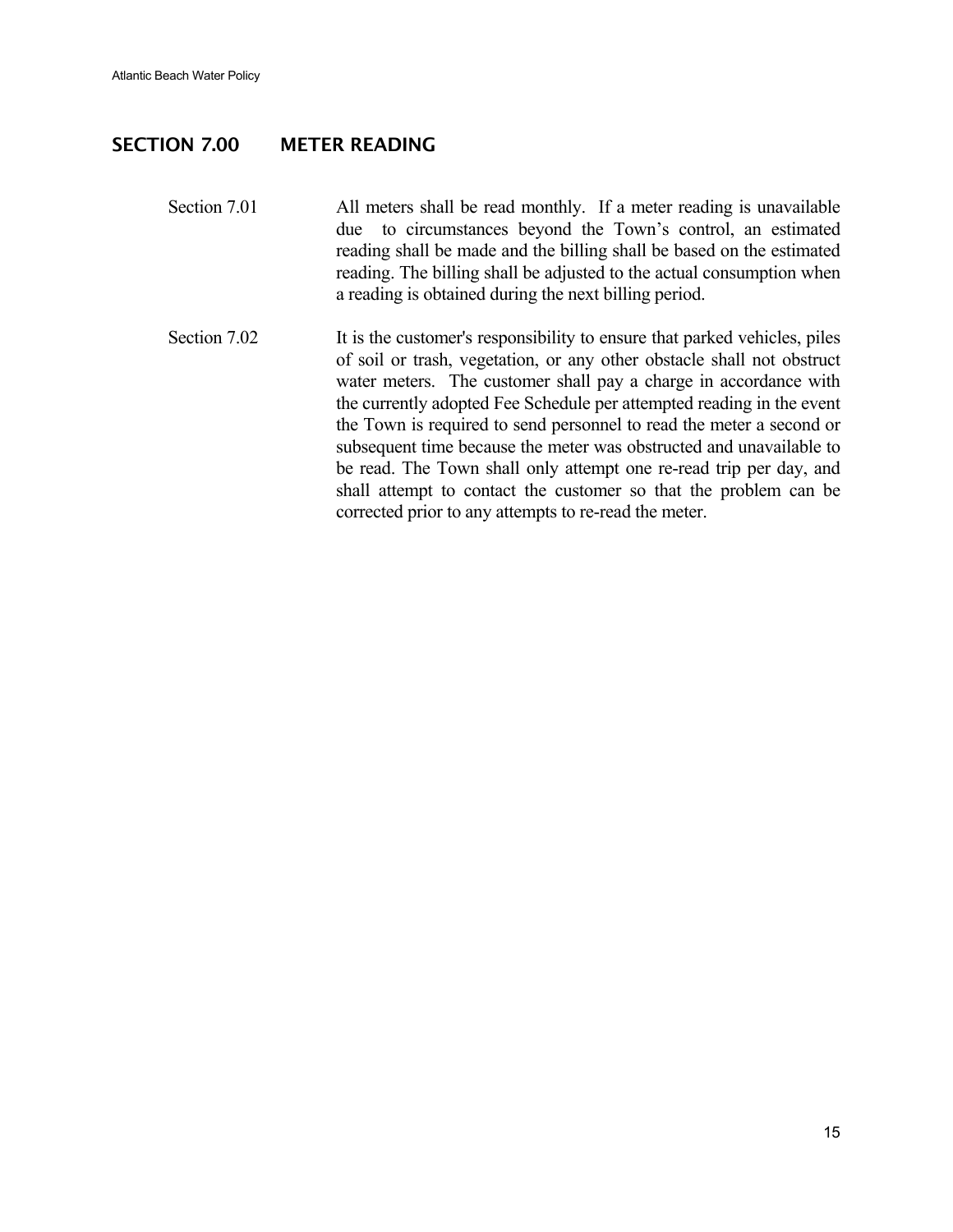## SECTION 8.00 MINIMUM MONTHLY BILLING

| Section 8.01 | The minimum monthly meter charge shall be the regular minimum<br>for the particular meter size as set out in Section 19 of this policy.                                                                                                                                                                                                                            |
|--------------|--------------------------------------------------------------------------------------------------------------------------------------------------------------------------------------------------------------------------------------------------------------------------------------------------------------------------------------------------------------------|
| Section 8.02 | The minimum monthly charge assessed to each unit of a multiple unit<br>establishment for service from a single meter shall be equivalent to<br>the monthly service charge for a single 3/4" meter and service as set<br>out in Section 19 of this policy.                                                                                                          |
| Section 8.03 | Multiple units served by a single meter include mobile home parks,<br>apartments, condominiums, etc. The account for such units shall be<br>billed the minimum monthly unit charge multiplied by the number of<br>units located at the establishment per month, or usage based on the<br>meter size as set out in Section 19 of this policy, whichever is greater. |
| Section 8.04 | Hotels and Motels shall be billed at the rate of one minimum monthly<br>unit charge for every three (3) rooms at the establishment, or usage<br>based on the meter size as set out in Section 19 of this policy,<br>whichever is greater.                                                                                                                          |
| Section 8.05 | Campgrounds and recreational vehicle parks shall be assessed the<br>minimum monthly unit charge for every two (2) spaces or hook-ups<br>at the campground/park, or usage based on the meter size as set out in<br>Section 19 of this policy, whichever is greater.                                                                                                 |
| Section 8.06 | Restaurants shall be billed at a minimum unit charge for every twenty<br>(20) seats, or usage based on the meter size as set out in Section 19 of<br>this policy, whichever is greater.                                                                                                                                                                            |
| Section 8.07 | Any building, structure, or complex having a sprinkler system, which<br>is fed through an unmetered line, shall pay a fee for each such<br>sprinkler head per year, due and payable with the November water<br>billing each year in accordance with the currently adopted Fee<br>Schedule.                                                                         |
| Section 8.08 | Any complex or developed property having fire hydrant(s), which are<br>fed through an unmetered line, shall pay a fee hydrant per year, due<br>and payable with the November water billing each year in accordance<br>with the currently adopted Fee Schedule.                                                                                                     |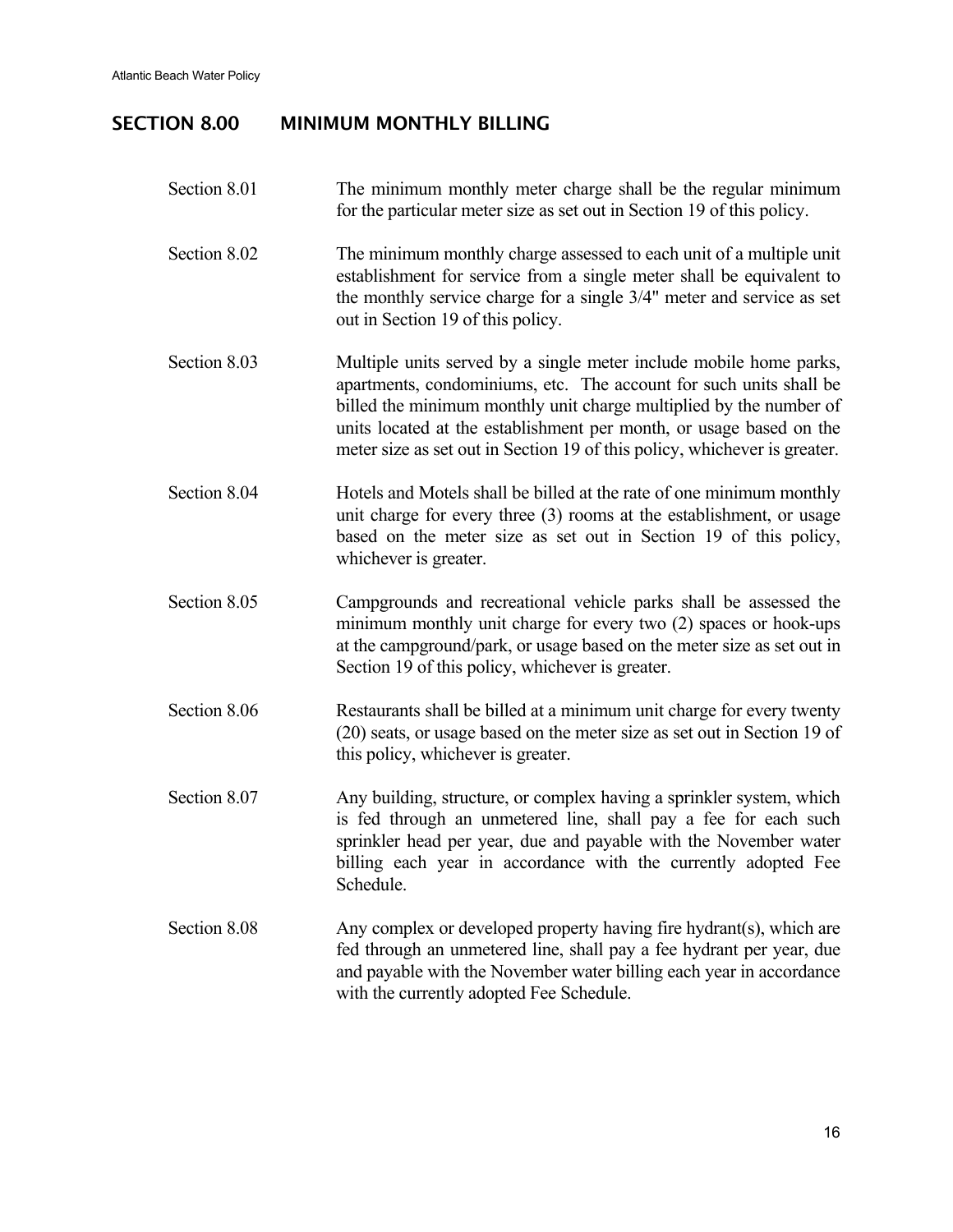#### SECTION 9.00 WATER RATES OUTSIDE MUNICIPAL LIMITS

Section 9.01 Persons, firms, or corporations receiving municipal water at locations lying outside the municipal limits of the Town of Atlantic Beach shall be charged at a rate of two (2) times the rate in force at the time for residents of the Town.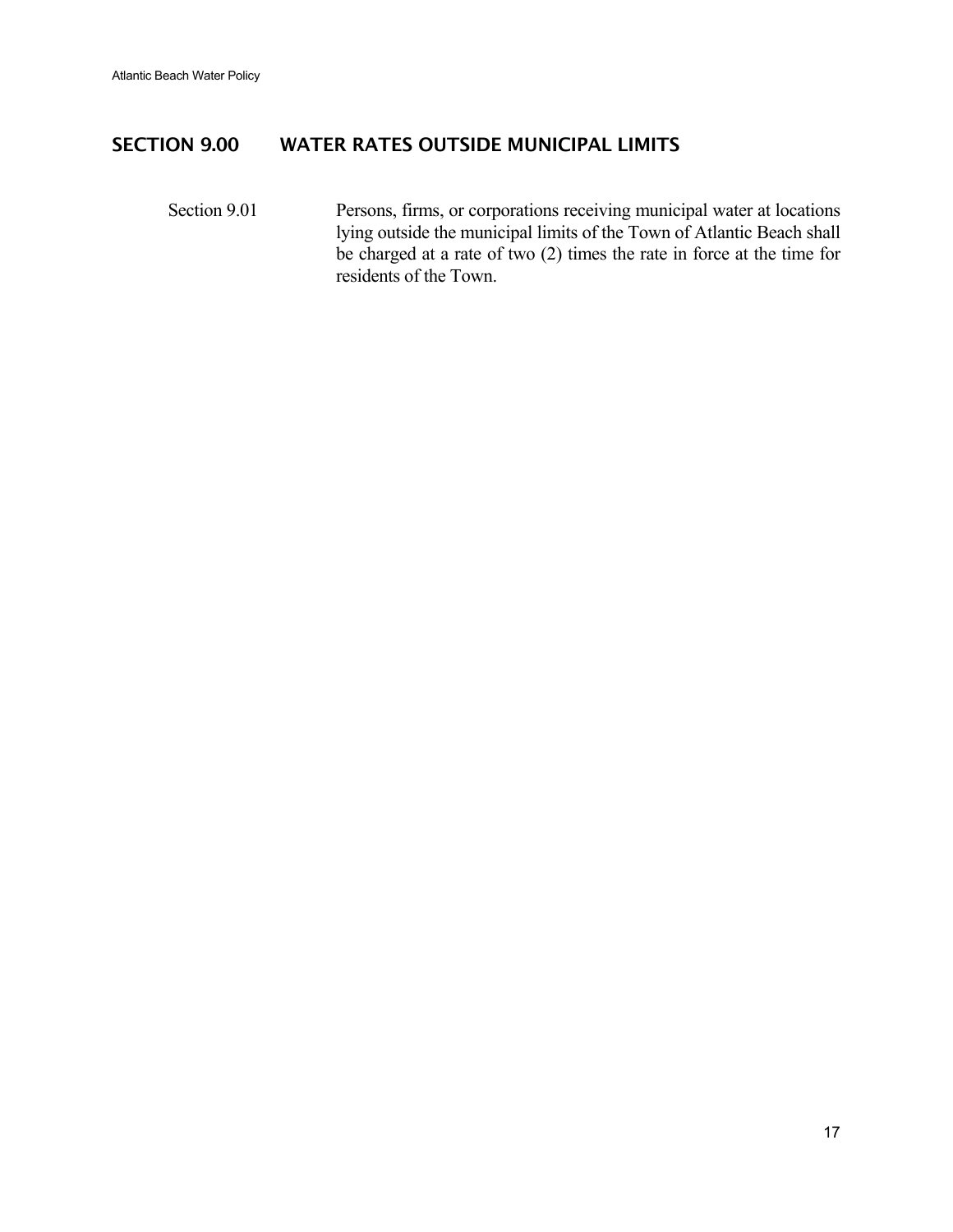#### SECTION 10.00 COLLECTION CHARGES (DELINQUENT ACCOUNTS)

- Section 10.01 Consumers will be billed a monthly minimum plus the amount of water metered over the allotted minimum, in accordance with the currently approved Fee Schedule. This minimum charge shall be the based on the sum of the number of units on the premises. The minimum water usage allowed shall be that which would be equal to the number of units times the allotment for a 3/4" meter.
- Section 10.02 Failure to receive bills or notices shall NOT prevent such bills from becoming delinquent or relieve the customer from payment.
- Section 10.03 Water bills are mailed on the last working day of each month and a billing date is clearly printed on the bill. Payment is due on the  $18<sup>th</sup>$ of each month. Automatic Bank Drafts will be processed on the  $17<sup>th</sup>$ of each month. If the  $18<sup>th</sup>$  falls on a weekend or holiday, the next working day will be the new due date. After that a 10% late fee will be added to the bill.
- Section 10.04 All accounts showing a past due balance are subject to disconnection of services. If your service is disconnected for non-payment, a disconnect and reconnect fee will be added to the account and the account must be paid in full to have service reconnected. There shall be NO services re-connected after normal business hours. Disconnect day is the first Wednesday of each month. To avoid service disruption, all past due balances must be paid in full by 4pm the Tuesday before disconnect day. Payments made online or left in the drop box after 4pm on Tuesday will not be credited as "on time" payments. Accounts disconnected for non-payment must be paid in full with certified funds: cash, cashier check, money order or credit card with confirmation of payment. If the first Wednesday falls on a Holiday, Disconnect Day will be the next business day. Payment arrangements may be made in advance of Disconnect Day by contacting the utility billing clerk.
- Section 10.05 Bills may be mailed in, paid by automatic bank draft, paid in person at Town Hall during normal business hours, or placed in the depository box next to the Town Hall front door after office hours. Water Department Technicians are NOT authorized to accept ANY payments.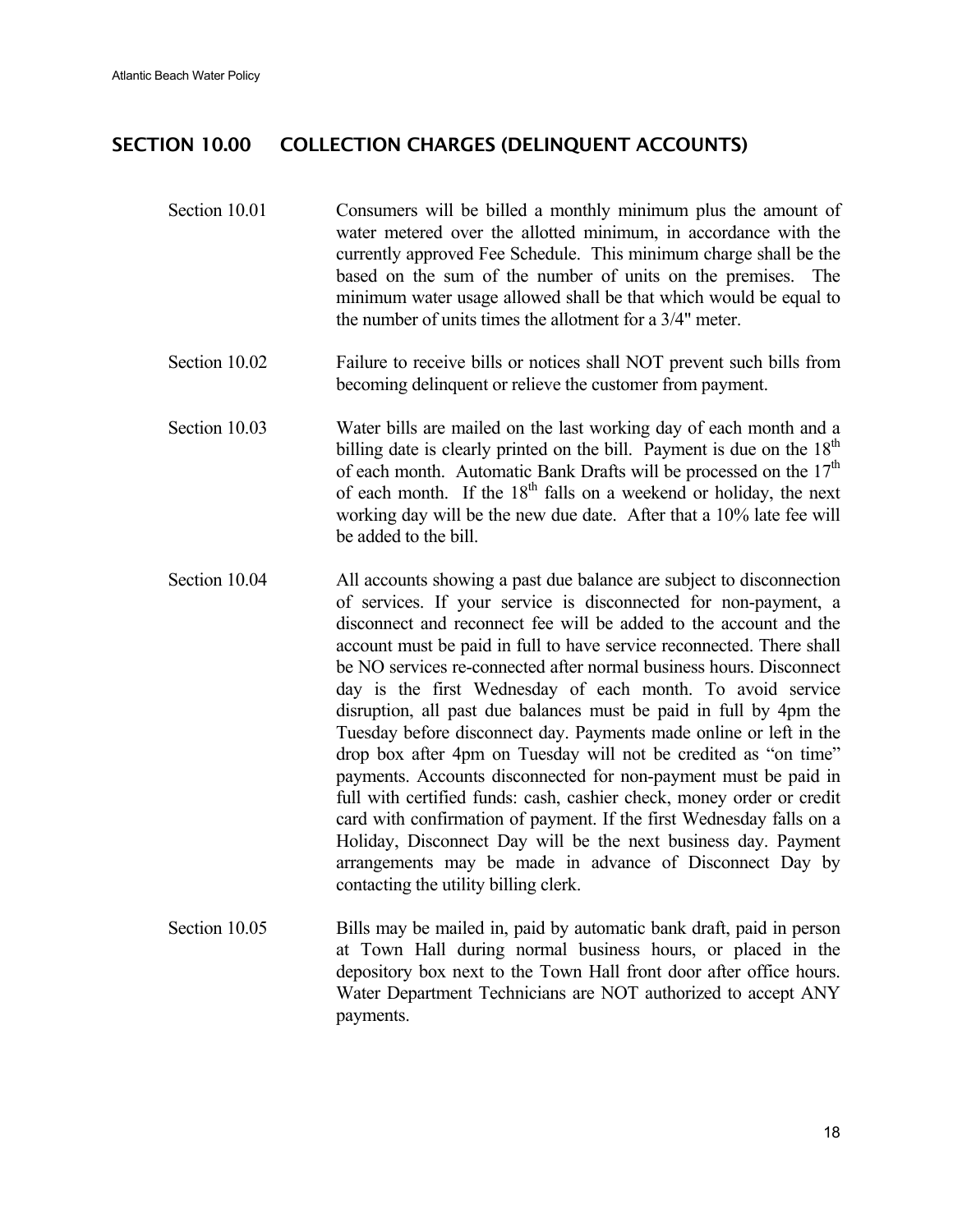Section 10.06 There shall be a service charge for returned checks or bank drafts in accordance with the currently adopted Fee Schedule. The account will be debited for the amount of the returned item plus the service charge and the customer will be notified. Section 10.07 Any account which remains on the disconnect list for 30 days will be closed and a final bill will be mailed. If the final bill is not paid within 30 days from the billing date, it will be turned over to a

collection agency.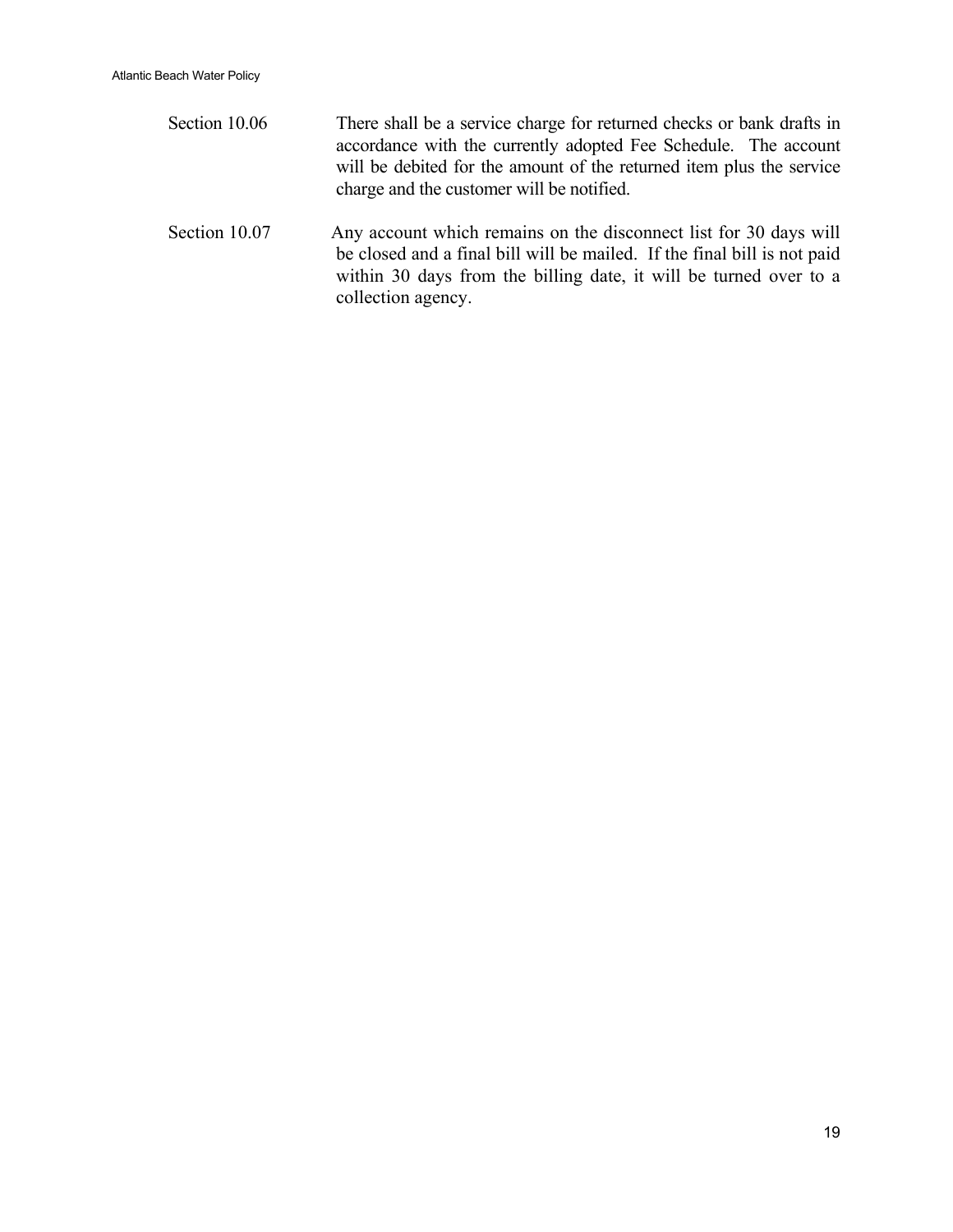### SECTION 11.00 CONSUMER SERVICE LINE LEAKS (ADJUSTMENTS)

- Section 11.01 Adjustments may be made to bills only under the following conditions:
	- A. On a concealed leak in the customer's piping an adjustment may be made upon receipt of a statement from a licensed plumber that the leak has been repaired.
	- B. On a concealed leak in the customer's piping an adjustment may be made upon receipt of a signed statement from the property owner or his legal representative that the repair meets or exceeds the plumbing codes of the Town.
- Section 11.02 When Water Department personnel discover that a leak exists, and the owner is notified of the same, the owner shall take immediate steps within seven (7) days to correct the situation. Undue delay by the owner shall cause forfeiture of the benefits of adjustments.
- Section 11.03 If the bill qualifies for an adjustment, the adjustment will be calculated at fifty (50%) percent of the charge which exceeds the average monthly water charge for that account. If the leak occurred during a period which overlaps two consecutive billing periods, both bills may be adjusted on a case-by-case basis.
- Section 11.04 The gallons billed must be at least 5,000 gallons over the average usage, or 5,000 gallons over the number of gallons allowed for a minimum bill, whichever is greater.
- Section 11.05 The leak MUST be a concealed leak. The following are NOT considered to be concealed: leaking or running commodes, treatment systems, inside or outside faucets, exposed piping, outdoor showers, hose bibs, water fountains, dishwashers.
- Section 11.06 The record owner of property to which water service is supplied shall be responsible for the repair, maintenance, or replacement of any leaks occurring in the owner's system without regard as to whether the property is occupied by the owner, a tenant, or is unoccupied. Each owner shall be responsible for a tenant's use of plumbing fixtures, pipes, and other water using equipment located on the owner's property.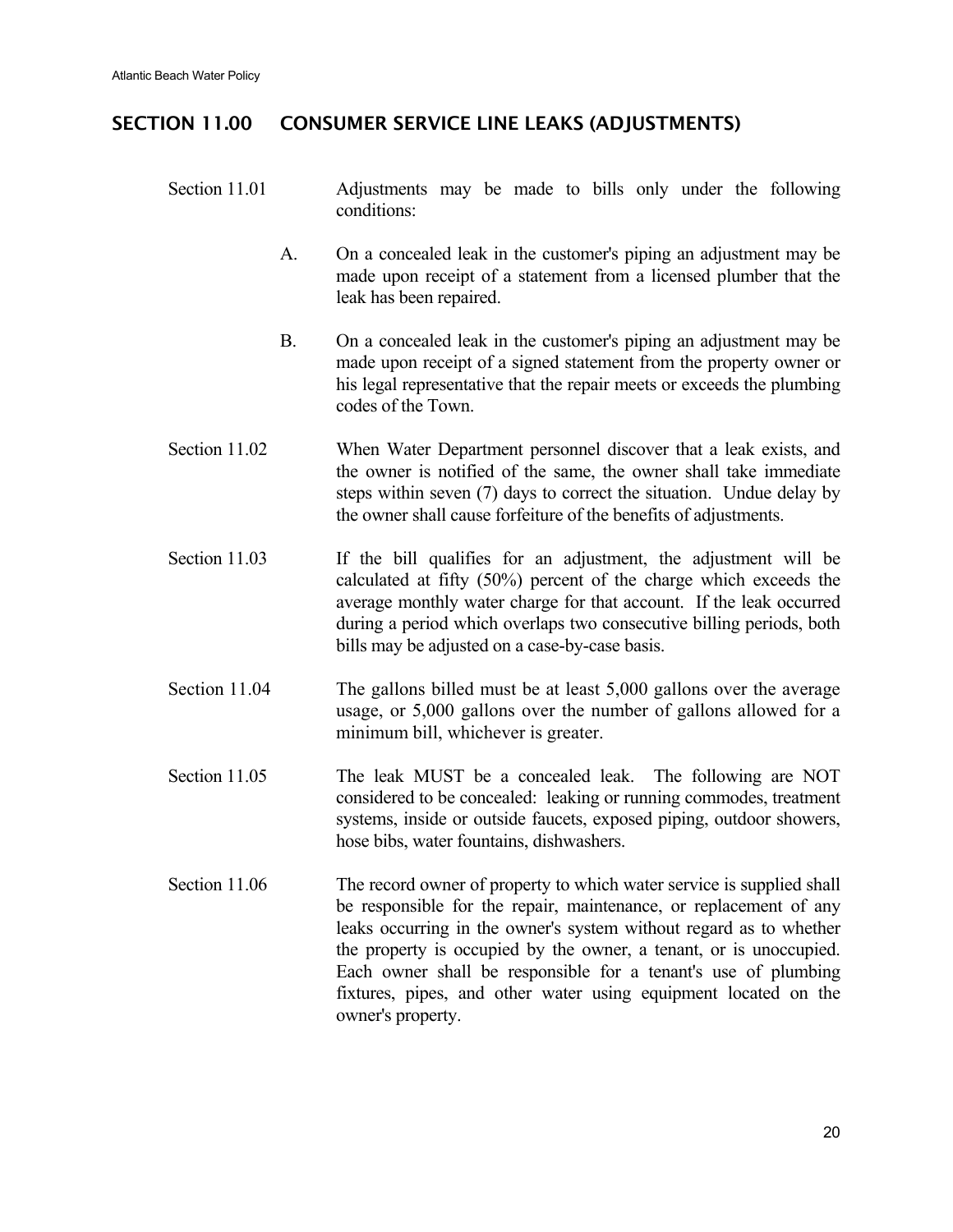#### SECTION 12.00 METER TESTING

- Section 12.01 Meters shall be tested at the request of the customer upon payment to the Water Department of a service charge in accordance with the currently adopted Fee Schedule provided however, that if the meter is found to over-register beyond 7% of the correct volume, no charge should be made. Water Department Technicians shall make a reasonable attempt to test the meter while the customer or his designated representative is present.
- Section 12.02 A leak test at the request of a customer shall be performed within a reasonable amount of time. A reasonable attempt shall be made by Water Department Technicians to have the customer or his designated representative present while the leak test is performed. If a concealed leak is found, the customer shall be informed, and there shall be no charge. If no leak is found, or if the leak is not a concealed leak, the customer shall be informed, and a service charge shall be billed to the customer in accordance with the currently adopted Fee Schedule.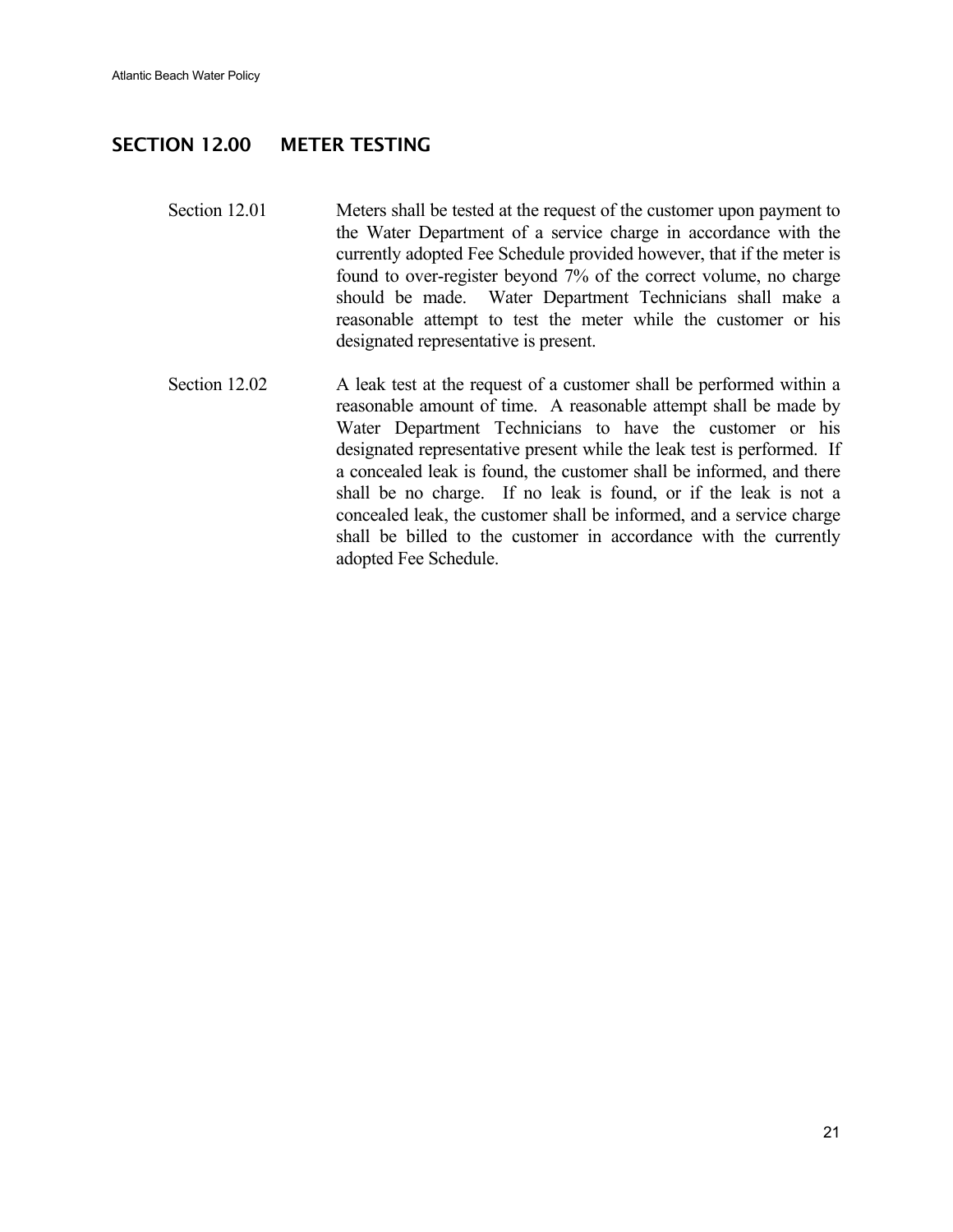### SECTION 13.00 CONNECTS AND DISCONNECTS

- Section 13.01 The Water Department shall connect or disconnect water service, at the customer's request, at a service charge in accordance with the currently adopted Fee Schedule to be billed to the customer for each service trip by the technician. However, there shall be no service charge for disconnection due to leaking services.
- Section 13.02 An Availability Fee shall be charged to any property owner who has chosen not to connect to Town water service. This availability fee shall be fifty percent (50%) of the minimum monthly charge as set forth in Sections 8 and 19 of this policy. This fee is implemented for the fire and public utility system services that are provided yearround to property owners, including, but not limited to, availability of hydrants, fire flow, and fire insurance rating.
- Section 13.03 An Availability Fee shall be charged to any property owner who has requested, or whose tenant(s) has requested, to disconnect from Town water service for any period of time. This availability fee shall be fifty percent (50%) of the minimum monthly charge as set forth in Sections 8 and 19 of this policy. This fee is implemented for the fire and public utility system services that are provided year-round to property owners, including, but not limited to, availability of hydrants, fire flow, and fire insurance rating.
- Section 13.04 Enforcement procedures for collection of availability fees will be those procedures set forth in Sections 17 and 18 of this policy.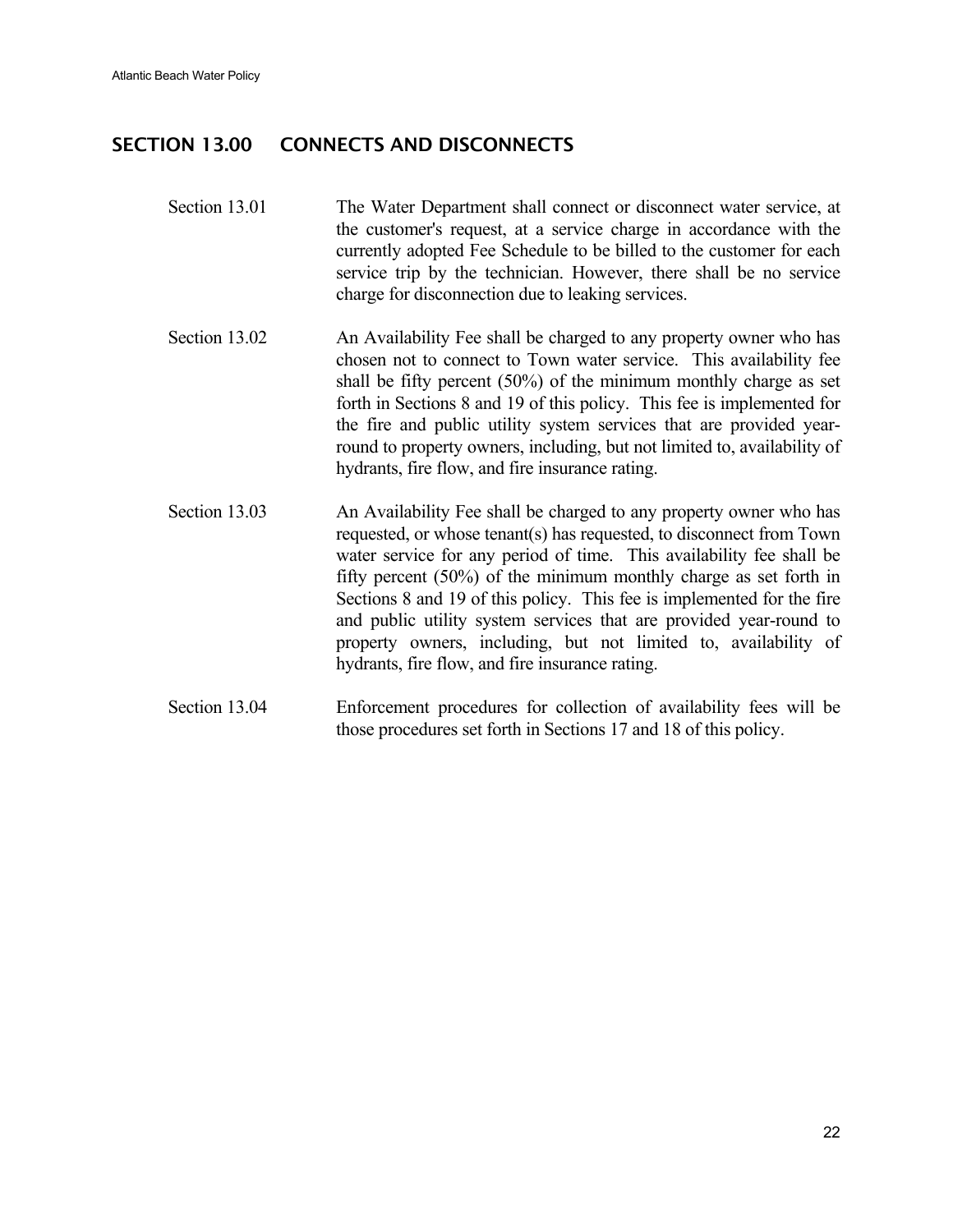#### SECTION 14.00 CHANGE OF OCCUPANCY

- Section 14.01 Not less than three (3) working days notice must be given in person, or in writing, at the Water Department's Office, to discontinue service for a change of occupancy.
- Section 14.02 The outgoing party shall be responsible for all water consumed up to the time specified for departure, or the actual departure, whichever period is longer.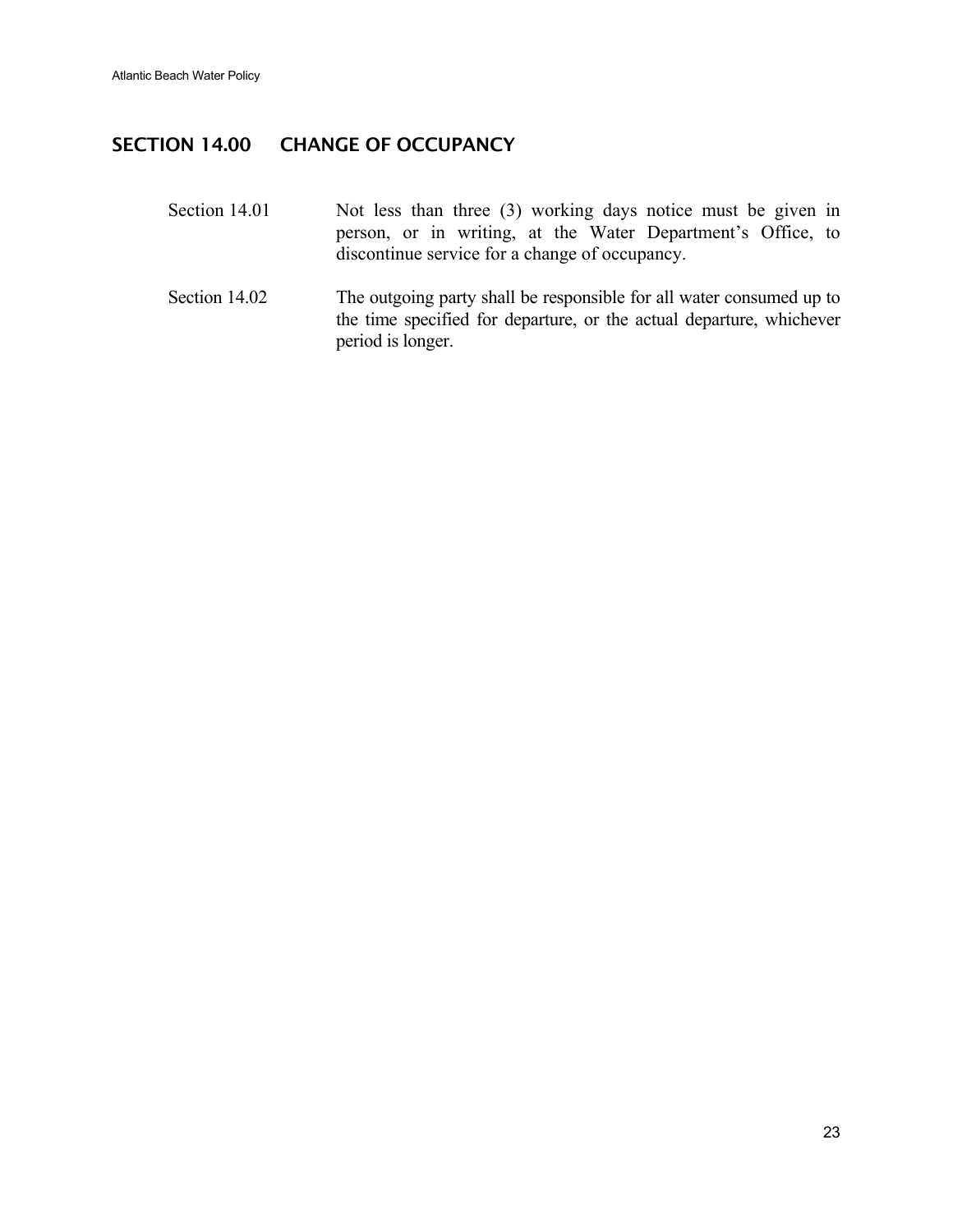#### SECTION 15.00 RESALE OF WATER

- Section 15.01 A consumer shall not supply more than one residence from one meter. Residential multi- dwellings (apartments, condominiums, and motels) may be serviced through one meter of sufficient size and capacity as determined by the department. Each meter shall serve only one such building, unless otherwise permitted by the Water Department in writing. Liability for payment of water usage shall be the responsibility of the owner(s) of said buildings or the person in whose name the application is made.
- Section 15.02 Trailer courts or trailer parks may be serviced through one meter of sufficient size and capacity as determined by the Town. The liability for payment of water bills and fees shall be the responsibility of the owner(s) of said property.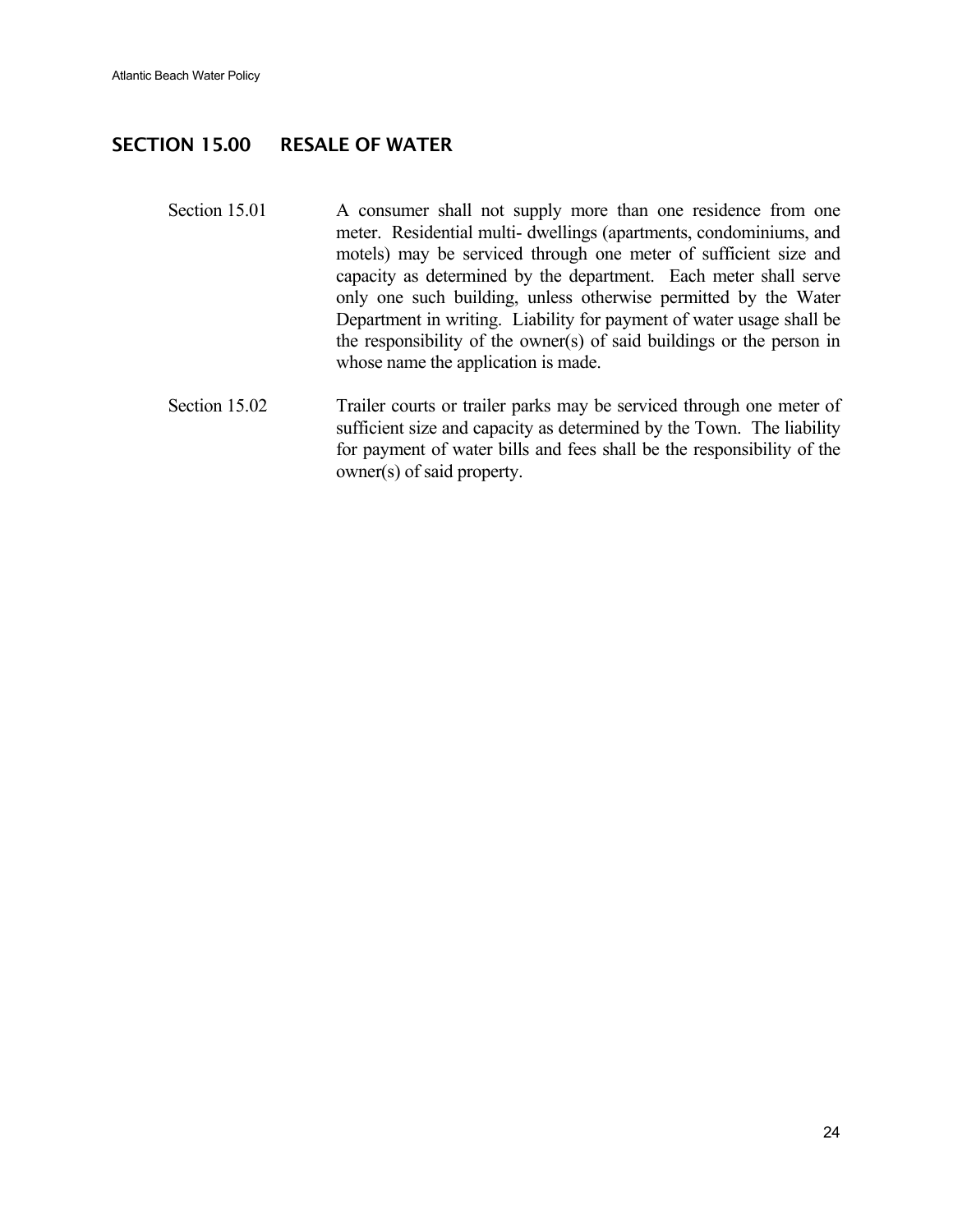### SECTION 16.00 PRIVATE WATER SYSTEMS; CROSS CONNECTIONS WITH THE TOWN WATER SYSTEM PROHIBITED

- Section 16.01 Where a public water supply line is not used, cooking, sanitary, and other facilities requiring potable water shall be connected to a private water system complying with the requirements of all appropriate State and Local regulatory agencies.
- Section 16.02 There shall be no physical connection (cross connection) between any privately owned water source and the Town water system. The existence of such a cross connection shall be cause for the immediate termination of water service.
- Section 16.03 The owner(s) shall operate and maintain any private water facilities in a sanitary manner at all times, at no expense to the Town.
- Section 16.04 No statement contained in this section shall be construed to interfere with any additional requirements that may be imposed by other Federal, State, or Local agencies.
- Section 16.05 At such time as the owner of a private water system shall desire to obtain municipal water service, he shall apply through all normal procedures described within this Policy.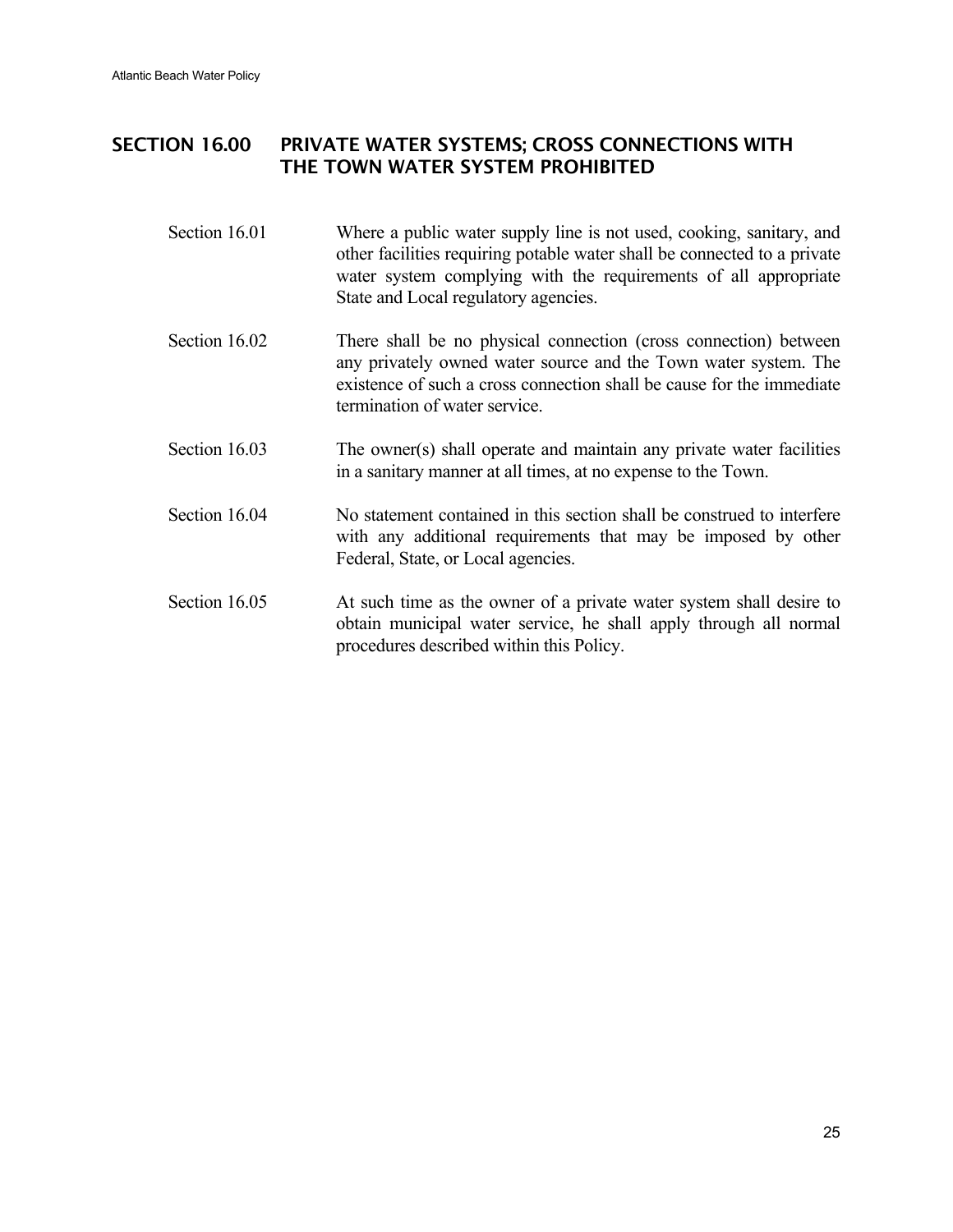#### SECTION 17.00 ENFORCEMENT AND SUSPENSION OF SERVICES

- Section 17.01 The Public Works Director shall endeavor to assure compliance with the requirements of these regulations by conference and persuasion. If such efforts, over a reasonable period of time, are futile, the Town shall take formal action as provided hereafter.
- Section 17.02 In any case involving a person who is receiving water service from the municipal water system, and where the Public Works Director, after consulting with the Town Manager, finds that such person has failed to comply with any of these Regulations, the procedure for enforcement shall be as follows:
	- A. The Public Works Director shall give notice to such person by certified mail, return receipt requested, stating the specifics of the failure of compliance and requiring that the person remedy the failure within seventy-two (72) hours.
	- B. The Public Works Director may thereupon, without further notice, cause the water service from the municipal water system to be discontinued for such person.
	- C. In any case where the Town for enforcement purposes discontinues water service, the restoration of such service shall be conditioned on full compliance by such person and payment of any expense incurred in the enforcement proceeding and in the restoration of service.
	- D. The Town may, at its discretion, continue or restore service in a case of failure of compliance on condition that such person furnish a bond or other security, with terms as specified by the Town, to hold harmless the Town from any loss or expense that it may incur as a result of such noncompliance or any future noncompliance.
- Section 17.03 In any case where the Public Works Director determines that the health or safety of the public is threatened by the actions of a consumer, water service shall be immediately terminated to that consumer. The Public Works Director shall then notify the consumer, by certified mail, return receipt requested, of the reason for the termination of service, and the corrective measures necessary prior to the resuming of service. In no case shall the Town or its representatives be held liable for any damages resulting from such a termination of service.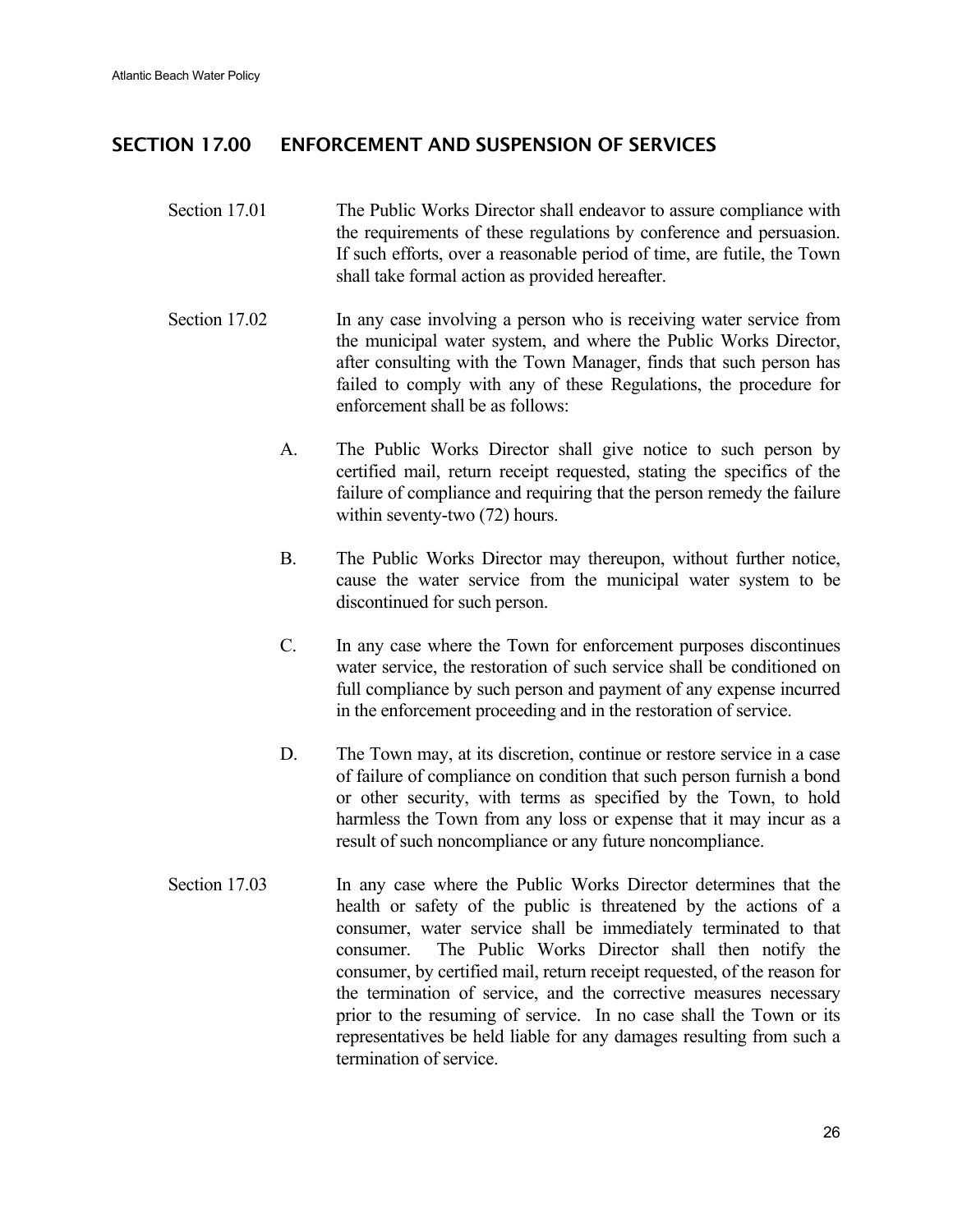- Section 17.04 In any case involving a person who fails to comply with any of these Regulations, but who is not receiving water service from the municipal water system, the Public Works Director shall give notice to such person by certified mail, return receipt requested, stating the specifics of the failure of compliance and requiring that the person promptly remedy the failure. At the same time, the Public Works Director, in consultation with the Town Manager, shall report the facts of such case, in writing, to the Town Board, and to such other government agencies, as may have jurisdiction and power to take appropriate enforcement action.
- Section 17.05 The Town reserves the right to terminate water service without notice for the following reasons:
	- A. To prevent fraud or abuse.
	- B. Consumer's failure to pay bills and fees as required by this Policy.
	- C. Emergency repairs.
	- D. Insufficiency of supply due to circumstances beyond the Town's control.
	- E. Legal Processes.
	- F. Direction of higher public authorities.
	- G. Strike, riot, fire, flood, storm, accident, or other unavoidable cause.
	- H. Discovery of a cross connection between a private or non-potable source and the Town water system.
	- I. Consumer's willful disregard of the Town's Policy.
- Section  $17.06$  If any person(s) alters, tampers with, or bypasses the Town's water service or meter(s) in a manner that causes such meter(s) to inaccurately measure and register the water consumed or which would cause the water to be diverted from the recording apparatus of the meter(s), or who tampers with any water service which has been disconnected by the Water Department for any reason, then said meter(s) shall be immediately removed and water service to said property or premises shall be halted. Service to said property or premises shall not be reinstated until a required service reconnection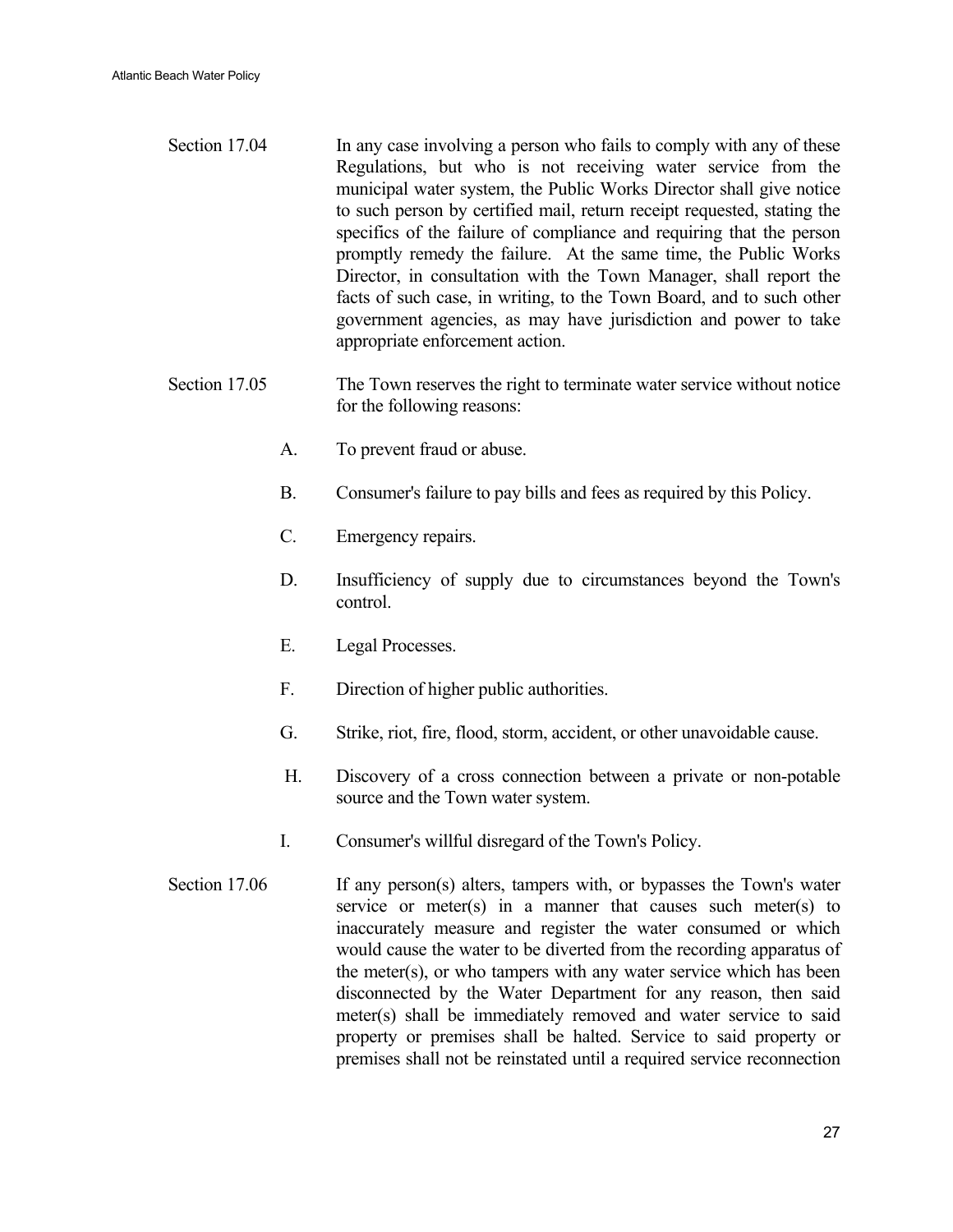fee in accordance with the currently adopted Fee Schedule has been paid in addition to any damages done to said meter(s). Nothing in this paragraph shall be construed to prevent the Town from pursuing criminal or civil actions against any person(s) who alters, tampers with, or attempts to bypass a water meter in accordance with the provisions of North Carolina General Statute 14-151.1.

Section 17.07 In cases of wanton and willful damage, the Town shall commence criminal proceedings under the appropriate State law.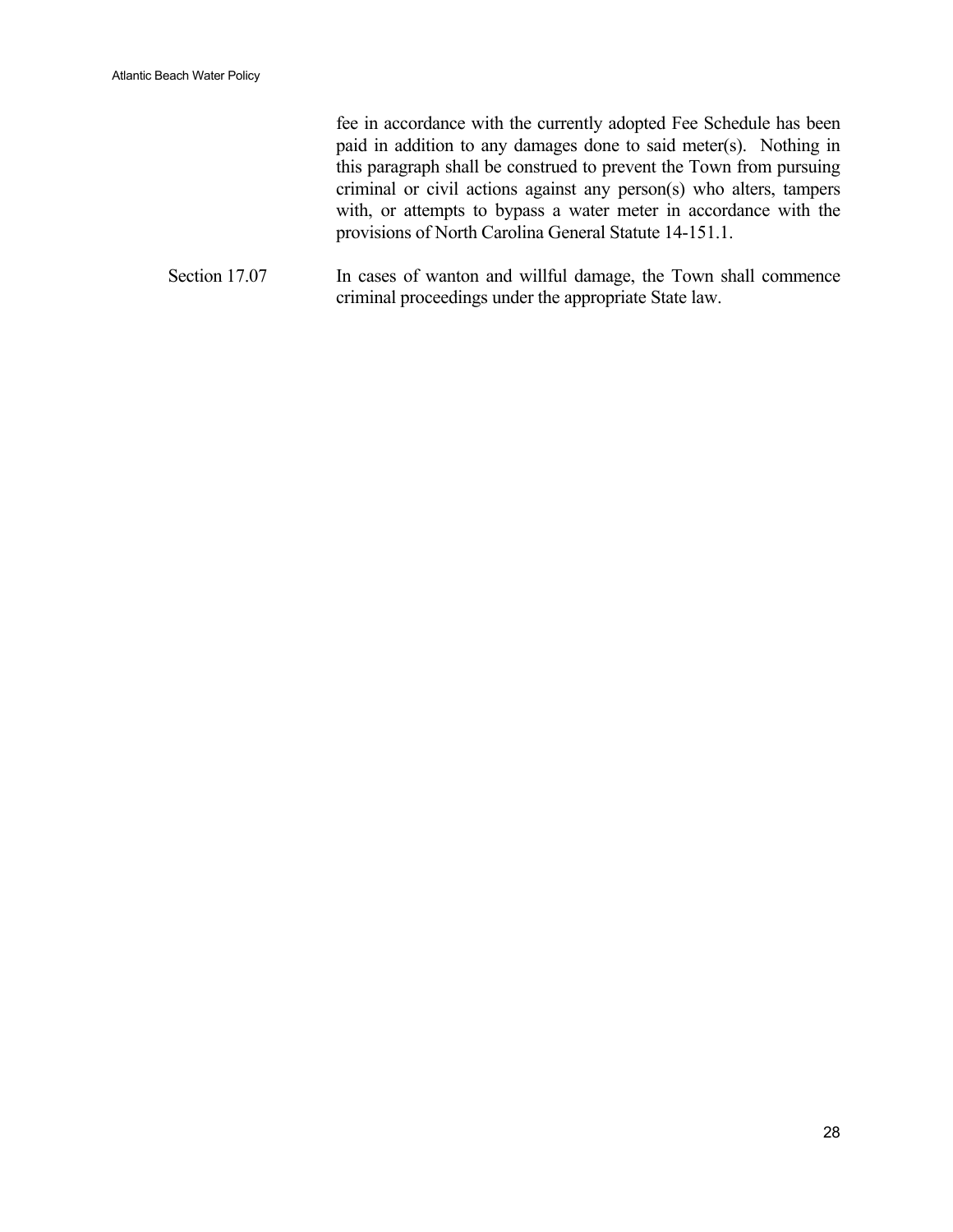## SECTION 18.00 AUTHORITY AND AMENDMENT

| Section 18.01 | The Town Board of the Town of Atlantic Beach shall be the<br>reviewing authority for all appeals of actions or administrative<br>determinations under the provisions of these regulations. Notice of<br>intent to appeal and request for a hearing shall be addressed to the<br>Town Clerk in writing and shall detail the nature of the appeal. The<br>appeal shall then be placed on the agenda of the next regularly<br>scheduled meeting of the Town Board, and the appellant promptly<br>notified in writing. The decision of the Town Board after such a<br>hearing shall be final and conclusive, and shall be conveyed to the<br>person(s) involved in writing. |
|---------------|-------------------------------------------------------------------------------------------------------------------------------------------------------------------------------------------------------------------------------------------------------------------------------------------------------------------------------------------------------------------------------------------------------------------------------------------------------------------------------------------------------------------------------------------------------------------------------------------------------------------------------------------------------------------------|
| Section 18.02 | The Town Board expressly reserves the absolute right to amend,<br>modify, rescind, or supplement these regulations.                                                                                                                                                                                                                                                                                                                                                                                                                                                                                                                                                     |
| Section 18.03 | No modifications of rates, or any of these rules and regulations by<br>$0.1 \quad \text{m} \qquad 1.111 \quad 1 \cdot 1 \cdot 1 \cdot 1 \qquad 1 \quad \text{m}$                                                                                                                                                                                                                                                                                                                                                                                                                                                                                                        |

- any employee of the Town shall be binding upon the Town except and unless it has been agreed in writing, signed, and accepted by the Town Board.
- Section 18.04 Upon adoption of this water policy, any previous and conflicting policies and ordinances are hereby repealed.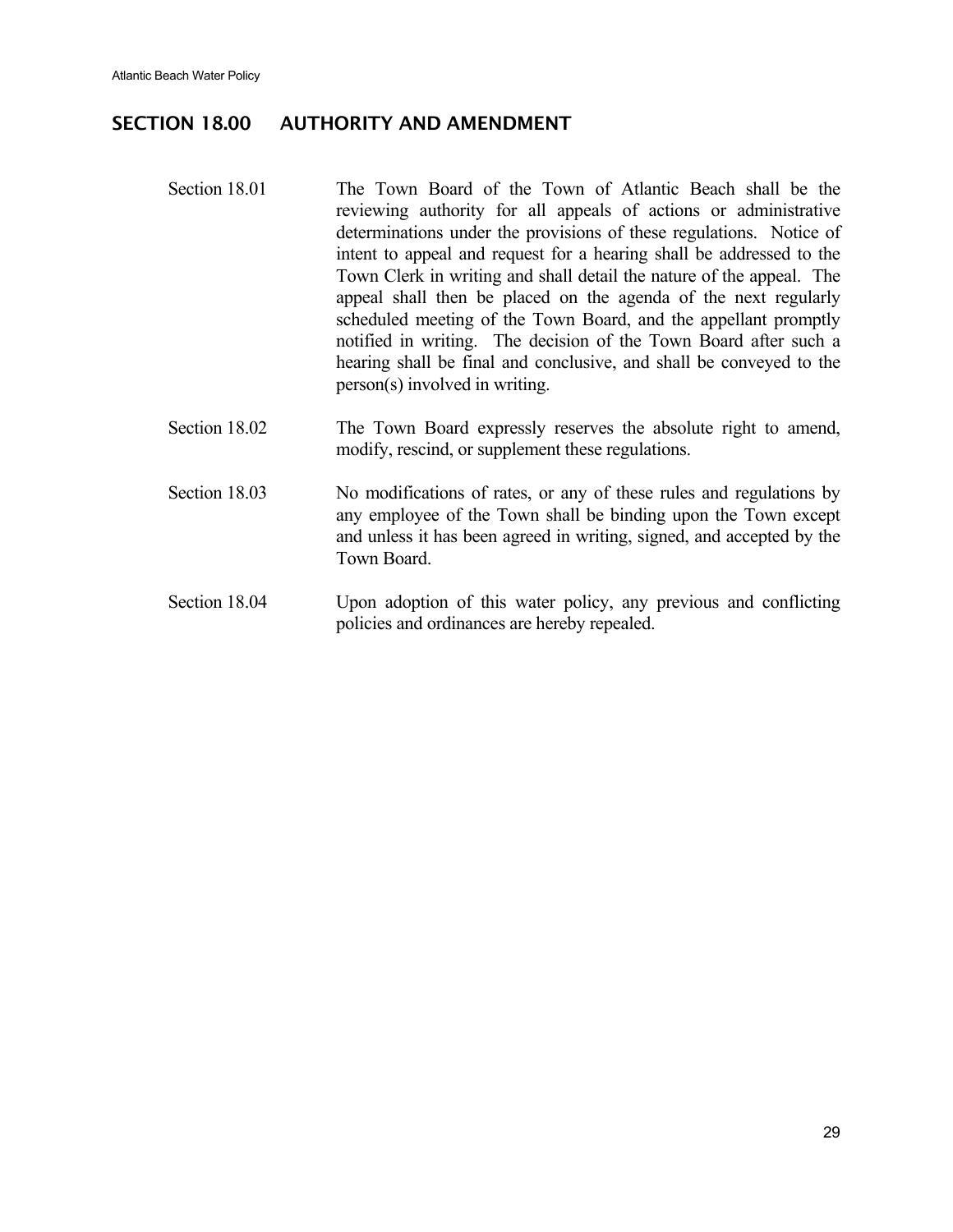#### SECTION 19.00 TABLE OF WATER RATES

Monthly utility rates and associated minimum gallons are based on meter size in accordance with the currently adopted Fee Schedule.

 All water usage over the minimum allowed usage shall be billed per thousand (1,000) gallons in accordance with the currently adopted Fee Schedule.

Section 19.01 Special Water Use:

 A hydrant meter is available for use in filling swimming pools, construction purposes, etc. Water used will be billed in accordance with the currently adopted Fee Schedule per 1,000 gallons. There will also be a per hour charge per Technician, if required, on site in accordance with the currently adopted Fee Schedule.

 In the event that the customer fails to pay the bill in a timely manner, or if any Town equipment is damaged while being used by the customer, the customer will thereafter be charged a refundable deposit for Special Water Use in accordance with the currently adopted Fee Schedule.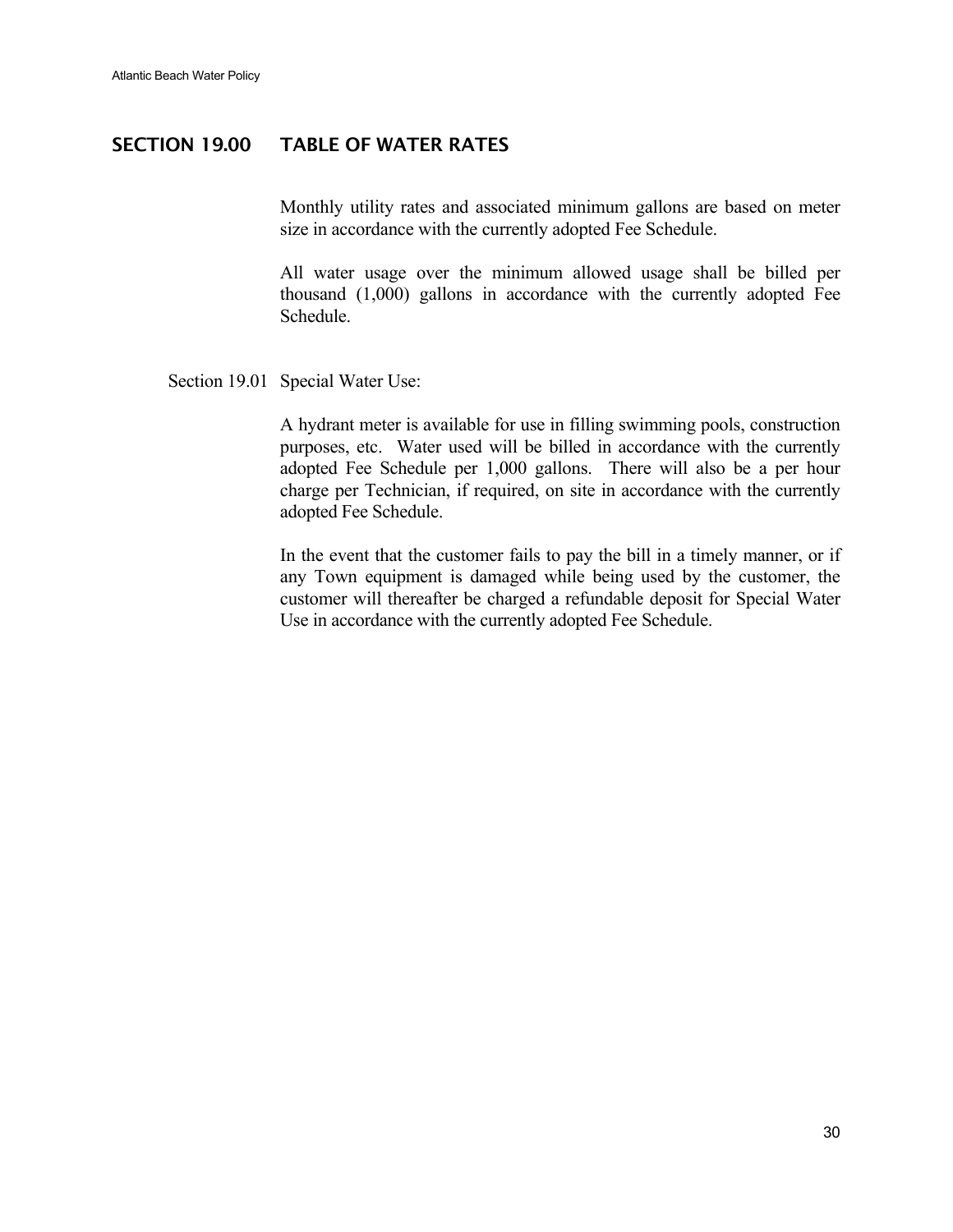### SECTION 20.00 WATER TAP FEES

- Section 20.01 Tap fees are based on meter size in accordance with the currently adopted Fee Schedule.
- Section 20.02 The Town does not have the equipment for installing taps greater than 2" in size. Therefore, these taps must be made by a contractor, under the supervision of the water department, at the expense of the customer. The Town shall charge a supervision fee for each such tap installed in accordance with the currently adopted Fee Schedule per hour.
- Section 20.03 The following fees shall also be charged in addition to the applicable tap fee:
	- A. Any installation, which requires a bore under a street, shall have a fee accordance with the currently adopted Fee Schedule.
	- B. Any installation, which requires an open, cut of a street shall have a fee in accordance with the currently adopted Fee Schedule.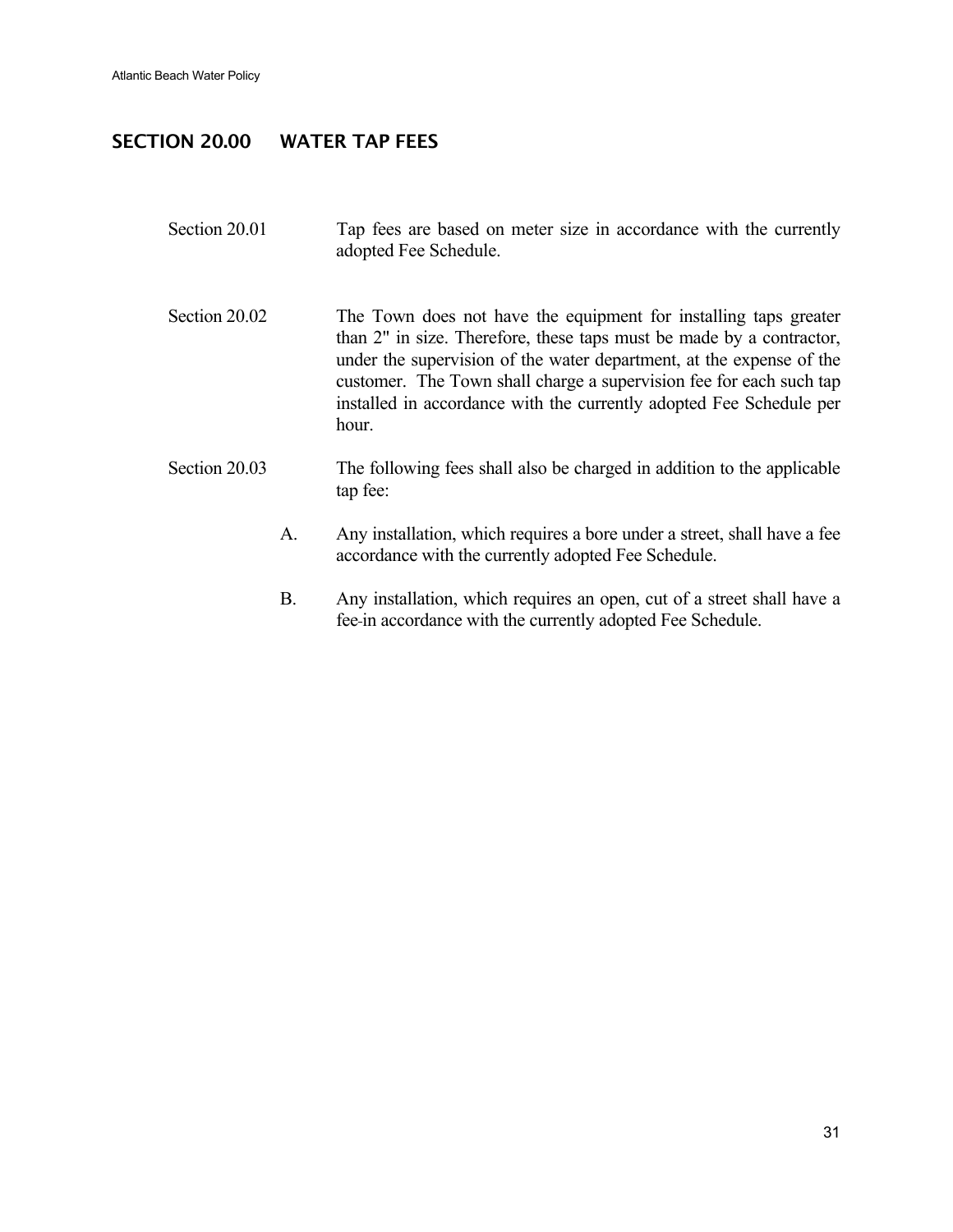### SECTION 21.00 WATER SERVICE CAPACITY USE FEES

- Section 21.01 The Town of Atlantic Beach is required to operate, administer, and maintain its water system for fire protection, supply and storage capacity, and to meet health and safety regulations established by State and Federal agencies. Capacity Use Fees shall be used to recoup from new customers an equitable share of the Town's previous capital investment in the municipal water system and utilized for contemporaneous use, operation and maintenance of the system. Capacity Use Fees shall be required for all new or modified services.
- Section 21.02 Fee Table: Capacity Use Fees shall be charged for each given service connection size in accordance with the currently adopted Fee Schedule. A separate fee shall be due for each service connection.
- Section 21.03 Capacity use fees, tap fees, and all other fees and deposits shall be paid in full before any Certificate of Occupancies will be issued. No Capacity use fee shall be assessed for a building permit, which does not involve new or modified water service.

 One time trade-in capacity use fee set-off, up to, but not more than the amount of replacement meter capacity use fees. Tap fees and deposit fees are separate and not applied toward or included within the set-off.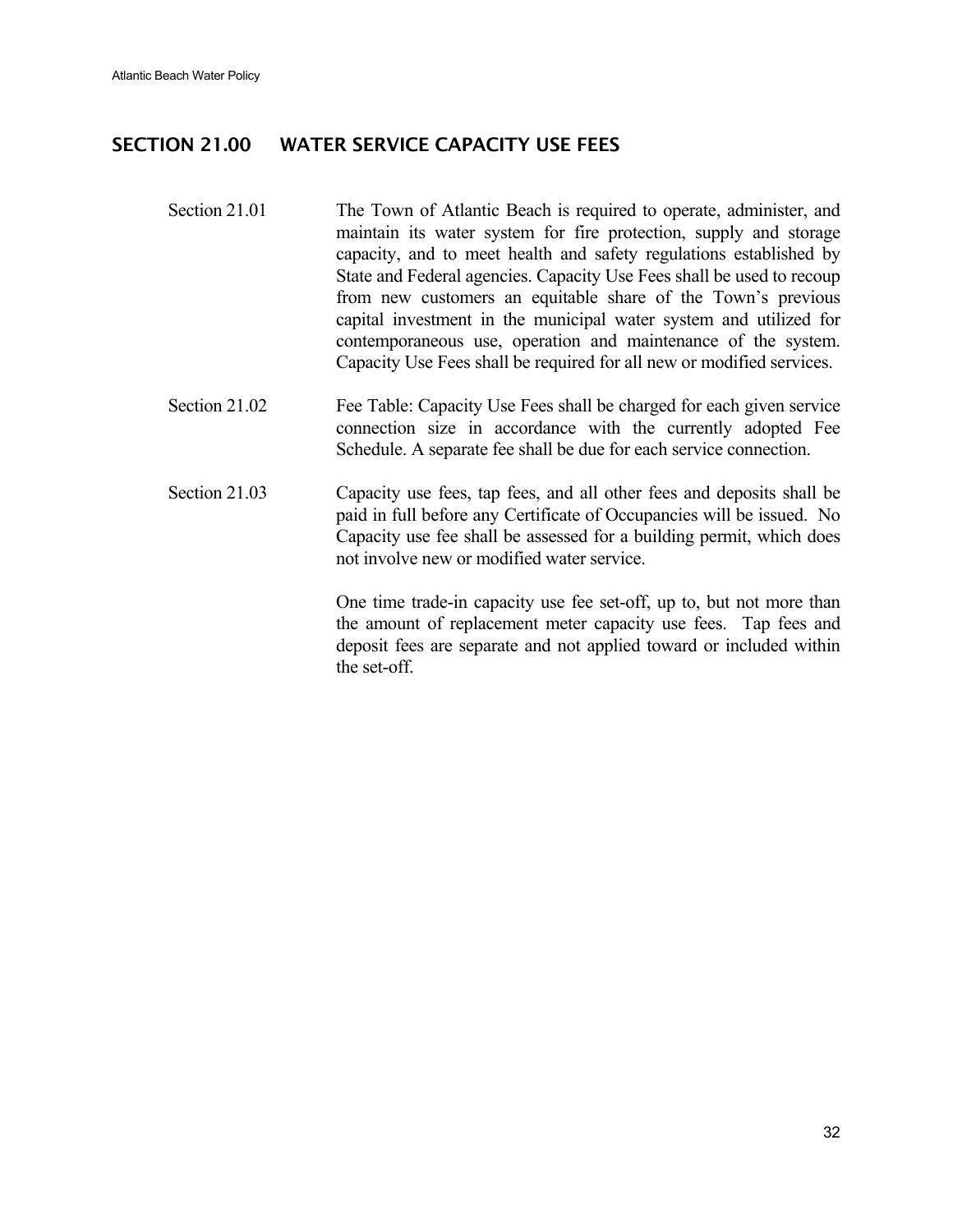#### SECTION 22.00 EXTENSION REQUIREMENTS

- Section 22.01 From and after the effective date of this policy, any property owner(s) desiring water service from the Town of Atlantic Beach Water Supply System in areas where it is not presently provided shall apply in writing to the Town Council requesting the extension of water service. No requests for the extension of service shall be considered unless submitted in writing in accordance with the requirements of this policy.
- Section 22.02 The Town shall require the applicant to submit as part of the written application such information, plans, or data as may be required to adequately determine if the requirements of this policy are to be met. Plans and specifications shall be prepared by a Registered Professional Engineer and shall be suitable for submission to State Division of Health Services for approval. Materials and equipment to be used in the extension shall be of the same type and standards used in the Town system unless otherwise approved by the Town.
- Section 22.03 When application is made for water extension to serve an area or development project that is planned as part of a larger project or subdivision, all of which is not to be developed at the time application is made, the owner or owners shall submit plans in sufficient detail in order to determine the size and type of facilities which will be necessary to serve the entire development or subdivision when completed. No extension to the Water System shall be made without approval of the Board of Commissioners, and no application shall be approved except in accordance with the requirements of this policy.
- Section 22.04 The minimum distance for any extensions of a water main shall be determined by the Public Works Director. In general, the minimum distance for extensions shall be not less than one platted block, or in any case where such extension is possible, it shall not be less than the distance to connect both ends of the extension to an existing water main, whenever the physical conditions of the proposed extension will permit.
- Section 22.05 The size of water mains to be installed and other required system facilities shall be determined by the Town Council in accordance with the recognized standards and accepted engineering practices and design.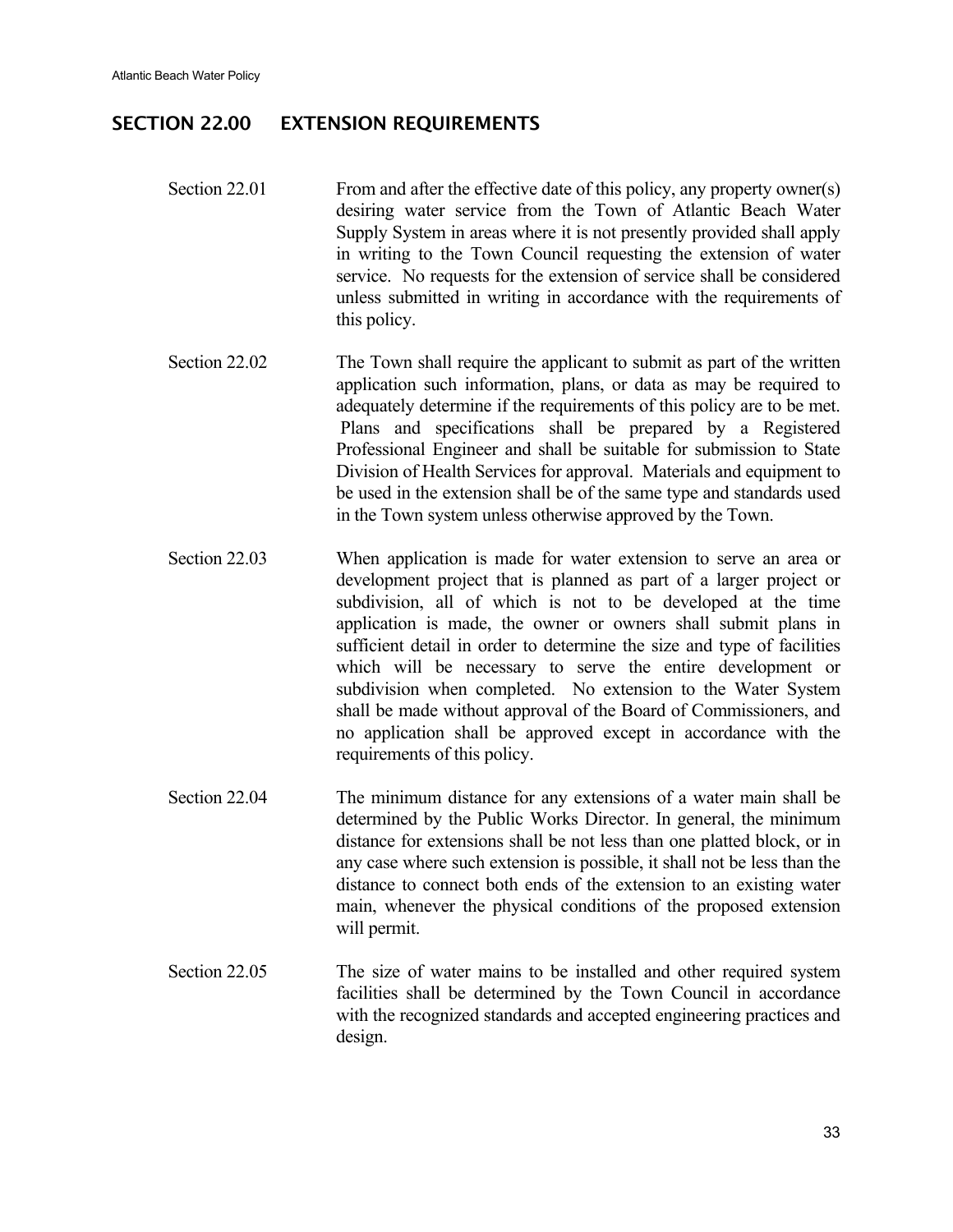- Section 22.10 Financing of system extensions and extensions to existing approved subdivisions and existing developed property.
- Section 22.11 When application is received, estimated cost of the project determined and approved by the Town, then subject to the availability of funds, the Town will install the extensions or have them installed by contract under its supervision in accordance with approved plans.
- Section 22.12 When the approved extensions have been completed and the total cost has been determined, a percentage of the total cost shall be assessed against the property owners whose property is served by the extension at an equal rate per front foot in accordance with and under the authority of Article 10 of Chapter 160 A of the General Statutes of North Carolina.
- Section 22.13 Any property owner shall have the opportunity to pay his proportionate share of the cost in full or in equal annual installments with interest as required by statute.

#### **Section 22.20 Extensions to Proposed Developments or Subdivisions**

- Section 22.21 When an application is received for extension of service to proposed property which has not been approved by the Town, the estimated cost of the project will be determined, and, if approved by the Town, the Town will install the extension or have them installed by contract and under its supervision.
- Section 22.22 The property owner and/or developer shall pay 100% of the project cost of the proposed extension prior to the Town beginning construction.
- Section 22.23 If the Town determines that it is advisable to install larger size mains than are necessary to serve the property to which such extension is requested, the difference in the cost of the larger size mains over and above the cost of the mains required to serve the said property shall be paid for by the Town and excluded from the total cost to be shared by the property owner and/or developer.

#### **Section 22.30 Extension Outside Town Limits**

Section 22.31 All applications for water extensions outside the corporate limits shall be made in the same manner and with the same requirements as provided in the Checklist for Water Line Extensions.